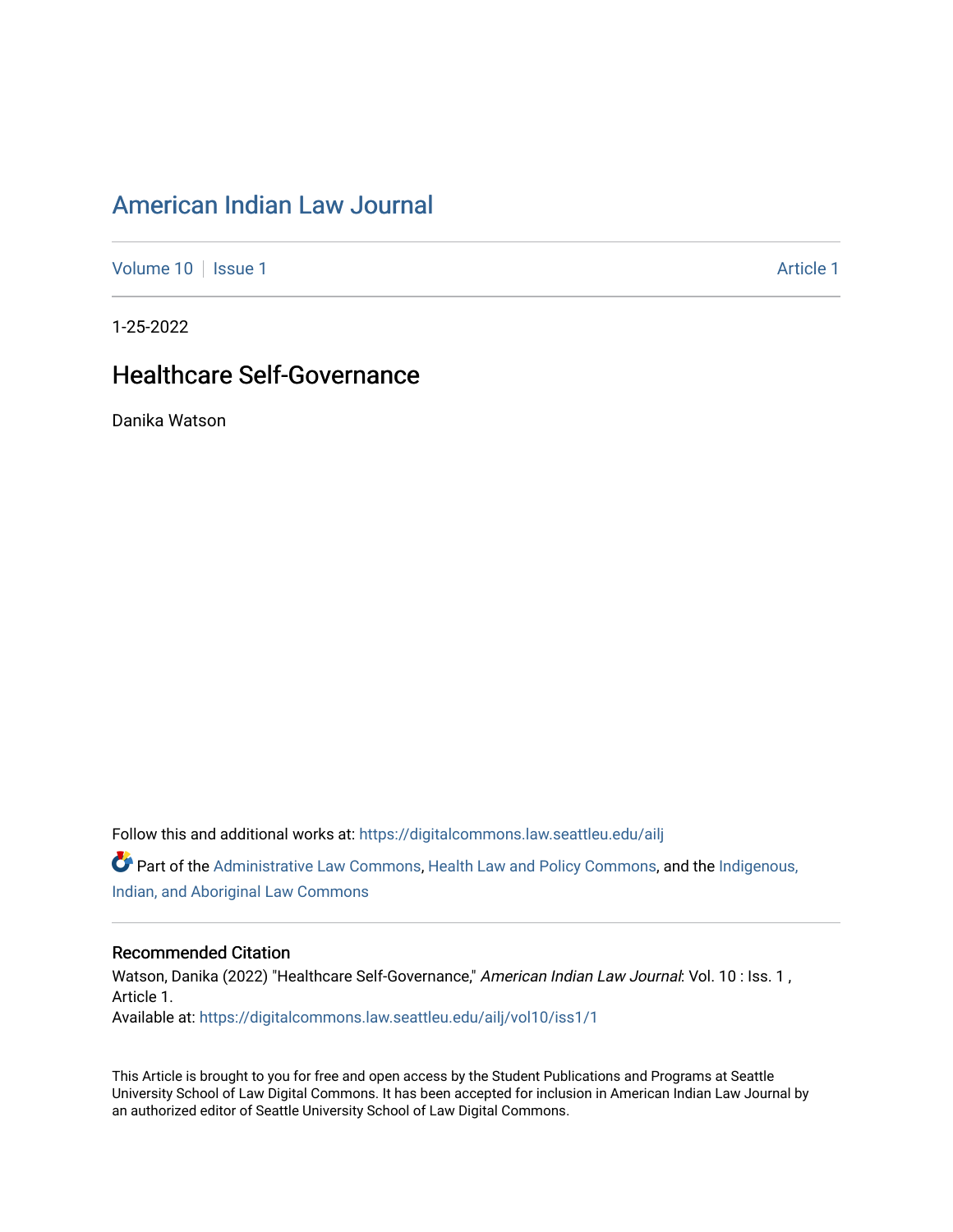# **HEALTHCARE SELF-GOVERNANCE**

*By Danika Elizabeth Watson<sup>1</sup>*

|    | FILLING THE VOID IN ALASKA NATIVE TRIBAL HEALTHCARE 2               |  |
|----|---------------------------------------------------------------------|--|
| Н. | ALASKA NATIVE SELF-GOVERNANCE IN HEALTHCARE RIGHTS AND              |  |
|    |                                                                     |  |
|    |                                                                     |  |
|    | B. Three Braided Organizations: ANCs, Healthcare Consortia, and the |  |
|    |                                                                     |  |
|    |                                                                     |  |
|    | 2. Tribal Healthcare Consortia and Tribal Health Corporations       |  |
|    |                                                                     |  |
|    |                                                                     |  |
|    | C. Braided Approach to Healthcare Self-Governance Applied: Vaccine  |  |
|    |                                                                     |  |
| Ш  | HEALTHCARE SELF-GOVERNANCE APPLIED 16                               |  |
|    |                                                                     |  |
|    |                                                                     |  |

<sup>&</sup>lt;sup>1</sup> J.D. Candidate, 2022, Fordham University School of Law; M.M., 2017, The Juilliard School; B.M., 2015, Northwestern University. I dedicate this Article to the memories of our loved ones lost this past year, including my grandma Joyce Paskvan and grandpa Robert Mannherz. I thank Professor Wendy Luftig, Professor David Zarrett, and the *American Indian Law Journal* staff and editors for their thoughtful work and guidance.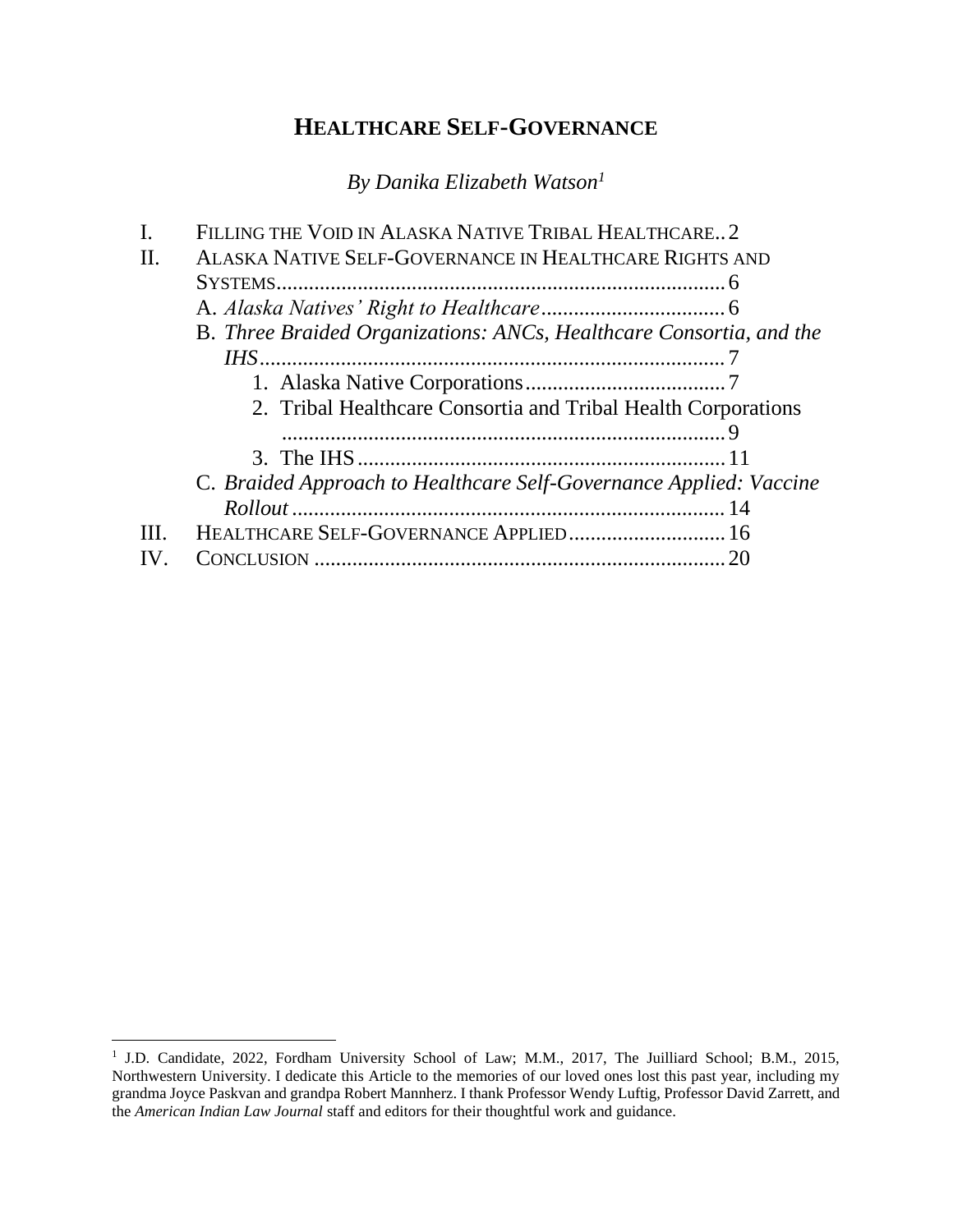*"I think of the villages that are geographically isolated in Alaska as being incredibly strong. It's their inter-connectedness that makes them strong."* Dr. Robert Onders, Medical Director of Community Health Systems and Improvement, Alaska Native Tribal Health Consortium<sup>2</sup>

#### I. FILLING THE VOID IN ALASKA NATIVE TRIBAL HEALTHCARE

Sometimes, only sheer numbers can convey the depth of devastation that pandemics have brought to American Indians and Alaska Natives. In the early days of European contact, smallpox decimated Native communities from New England to the Midwest to the Southeast over the course of more than a century, devastating populations like the Mohegan and Pequot whose population dropped from 16,000 to just 3,000 in a single year.<sup>3</sup> During the 1918 Spanish flu pandemic, Alaska Natives represented 80% of Alaska's death toll.<sup>4</sup> During the 2009 H1N1 "swine flu" influenza pandemic, American Indians and Alaska Natives' mortality rate was a staggering four times higher than the general population.<sup>5</sup> The COVID-19 pandemic continues this devastating trend, as Alaska Native communities painfully recognized from the beginning.<sup>6</sup> From January to June 2020, American Indians and Alaska Natives were three to five times more likely to be diagnosed with the disease than non-Hispanic whites.<sup>7</sup> Further, the United States Centers for Disease Control and Prevention (CDC) released data on the early months of the pandemic showing that American Indians and Alaska Natives' mortality rate was higher than any other racial demographic group, almost *two and a half times* the death rate for whites and

<sup>2</sup> Leah Campbell, *Native Alaskan Villages, Once Devastated by Spanish Flu, Are Taking Action Against Covid-19*, DIRECTRELIEF, (May 6, 2020), https://www.directrelief.org/2020/05/native-alaskan-villages-once-devastated-byspanish-flu-are-taking-action-against-covid-19/.

<sup>3</sup> Jeffrey Ostler, *Disease Has Never Been Just Disease for Native Americans*, THE ATLANTIC (Apr. 20, 2020), https://www.theatlantic.com/ideas/archive/2020/04/disease-has-never-been-just-disease-native-americans/610852/ (emphasizing social and cultural effects of colonization and systemic racism on Native communities' susceptibility in epidemics over the standard "virgin-soil-epidemic" biological hypothesis: "The Sauk and Mesquakie [postrelocation epidemic] catastrophe was not an accident. It was a direct and foreseeable consequence of decisions made by the United States and its citizens to dispossess Native people of desirable lands and shove them someplace else.").

<sup>4</sup>Talha Burki, *COVID-19 among American Indians and Alaska Natives*, 21 LANCET: INFECTIONS DISEASES 3, 325 (Mar. 1, 2021) https://www.thelancet.com/journals/laninf/article/PIIS1473-3099(21)00083-

<sup>9/</sup>fulltext#:~:text=COVID%2D19%20has%20continued%20the,Control%20and%20Prevention%20(CDC) <sup>5</sup> *See id.*

<sup>6</sup> *See* Brief of Alaska Federation of Natives in Support of Defendant-Appellees, Confederated Tribes of the Chehalis Reservation v. Mnuchin, 976 F.3d 15 (D.C. Cir. 2020), (No, 1:20-cv-01002), 2020 WL 4917639 ("Alaska Natives approached Covid-19 with memories of the last pandemic, the 1918 Spanish flu, reverberating in the back of their minds. That pandemic formed a historical trauma still felt by many Native peoples today. The first wave of the Spanish flu largely spared Alaska, but the second wave hit Native peoples with devastating force in 1919. Against this backdrop, [Alaska Federation of Natives], in response to the emerging Pandemic, worked to mobilize the Alaska Native community, including all three components of its membership, as early as January 30, 2020.") <sup>7</sup> *See id.*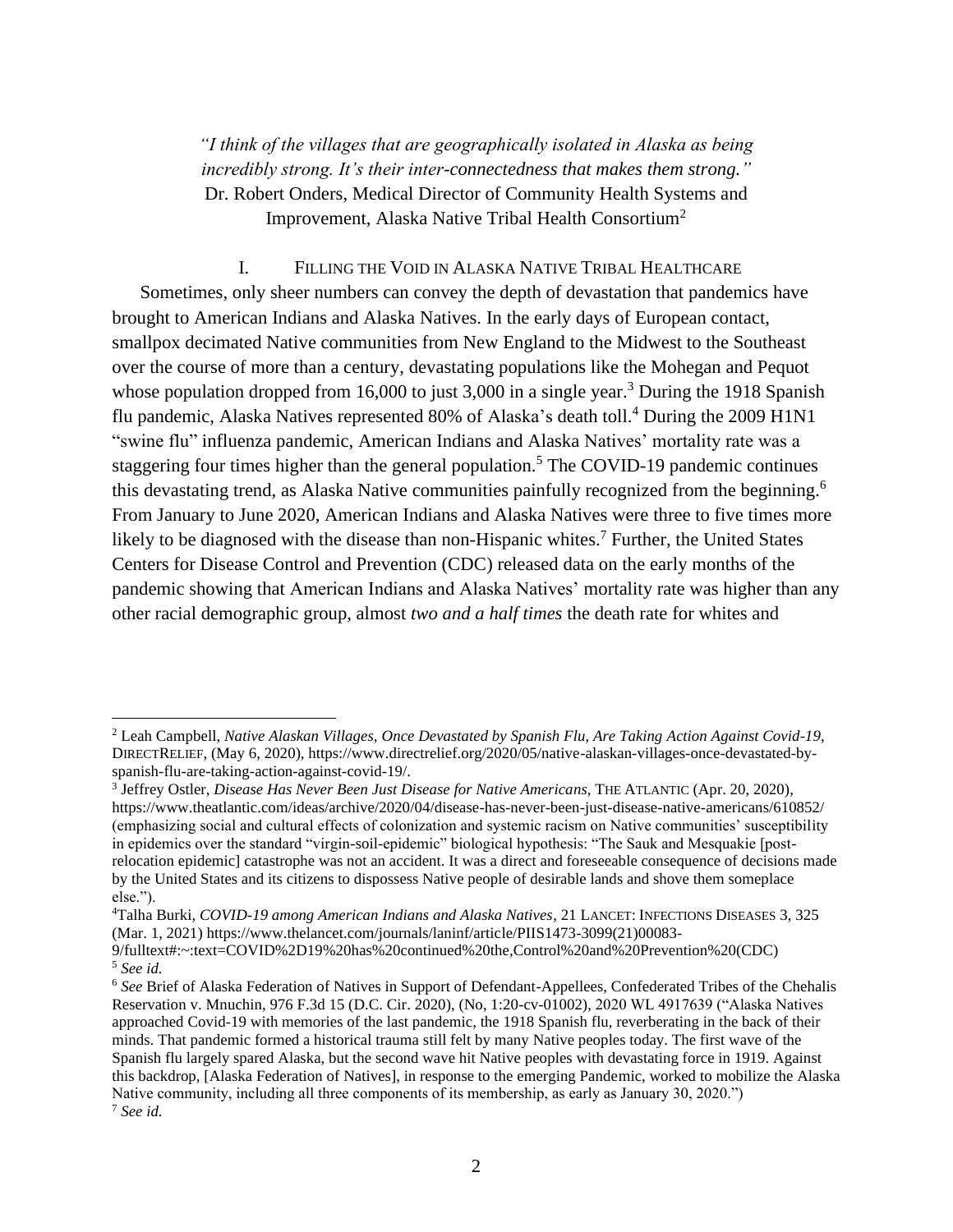Asians,<sup>8</sup> and incidence rates *three and a half* times higher than white Americans.<sup>9</sup> As Dr. Victoria O'Keefe (Cherokee Nation/Seminole Nation) and Dr. Melissa Walls (Bois Forte/Couchiching First Nation Anishnaabe) of Johns Hopkins School of Public Health note, these losses are "set against a backdrop of widening health inequalities for American Indians and Alaska Natives rooted in settler colonialism, intergenerational trauma, and continued structural racism–including the federal government's failure to uphold its trust and treaty responsibilities to tribal nations guaranteeing health."<sup>10</sup>

As the pandemic killed scores of elders–stewards of endangered Native languages, history, knowledge, and traditions who are fundamental to sustaining the bonds between generations that ground Native cultural resiliency and revitalization<sup>11</sup> $-a$  protracted legal battle over the meaning of just two words blocked \$8 billion in tribal relief funding from reaching Native American communities and tribal health organizations.<sup>12</sup> The conflict arose when Congress earmarked funds in the 2020 Coronavirus Aid, Relief, and Economic Security Act (CARES Act) for allocation to "Indian tribes."<sup>13</sup> Congress drew its definition for the term "Indian tribes" from the Indian Self-Determination and Education Assistance Act of 1975 (ISDEAA or ISDA), <sup>14</sup> a

https://www.supremecourt.gov/DocketPDF/20/20-

<sup>8</sup> *See id.*; Randal Akee & Sarah Reber, *American Indians and Alaska Natives are dying of COVID-19 at shocking rates*, BROOKINGS (Feb. 18, 2021), https://www.brookings.edu/research/american-indians-and-alaska-natives-aredying-of-covid-19-at-shocking-rates/ (presenting CDC data).

<sup>9</sup> Victoria O'Keefe & Melissa L. Walls, *Indigenous communities demonstrate innovation and strength despite unequal losses during COVID-19*, BROOKINGS (Apr. 2, 2021), https://www.brookings.edu/blog/how-werise/2021/04/02/indigenous-communities-demonstrate-innovation-and-strength-despite-unequal-losses-duringcovid-19/ (showing that one in 475 American Indians and Alaska Natives has died from COVID-19, compared to one in 825 white Americans and one in 645 Black Americans).  $10 \,$ *Id.* 

<sup>11</sup> *See, e.g.*, Jack Healy, *Tribal Elders Are Dying From the Pandemic, Causing a Cultural Crisis for American Indians*, NEW YORK TIMES (Jan. 12, 2021), https://www.nytimes.com/2021/01/12/us/tribal-elders-native-americanscoronavirus.html ("'It's like we're having a cultural book-burning,' said Jason Salsman, a spokesman for the Muscogee (Creek) Nation in eastern Oklahoma, whose grandparents contracted the virus but survived. 'We're losing a historical record, encyclopedias. One day soon, there won't be anybody to pass this knowledge down . . . We'll never be able to get that back.'")

<sup>12</sup>*Alaska Native Village Corporation Association v. Confederated Tribes of the Chehalis Reservation*, SCOTUSBLOG, https://www.scotusblog.com/case-files/cases/alaska-native-village-corporation-association-vconfederated-tribes-of-the-chehalis-reservation/.

<sup>13</sup> CARES Act, S. 3548, 116th Cong. (2020).

<sup>&</sup>lt;sup>14</sup> 25 U.S.C. § 5304 (e). The House Committee for Indigenous Peoples of the United States, which includes Alaska's U.S. Representative Don Young, guided the decision to use the ISDEAA definition in the CARES Act because of the "long established practice of employing the ISDEAA definition when [Congress] want[s] to include the entire indigenous population of [Alaska], regardless of tribal affiliation." *See* Brief of Amici Members of Congress and Brief of Amici Curiae U.S. Senators Lisa Murkowski and Dan Sullivan, and U.S. Congressman Don Young, Mnuchin v. Confederated Tribes of the Chehalis Reservation, *cert. sub nom.* Alaska Native Vill. Corp. Ass'n, Inc. v. Confederated Tribes of Chehalis Rsrv., 141 S. Ct. 976 (2021),

<sup>544/161146/20201118162030395</sup>\_AMICI%20BRIEF%20FINAL%20-%20PDF-A.pdf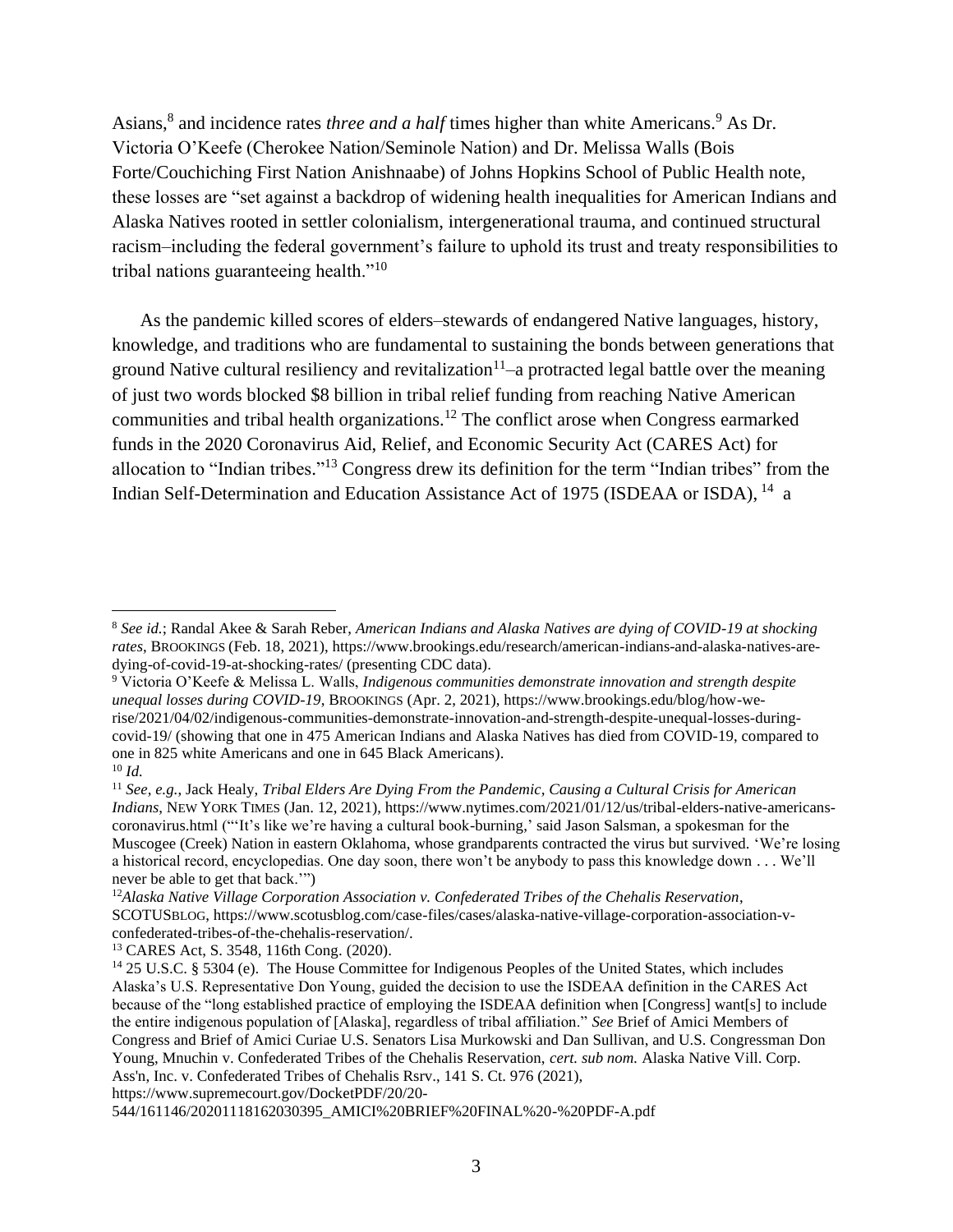definition Congress originally designed to promote tribal autonomy and self-governance by permitting tribes to operate programs previously operated by the federal government:<sup>15</sup>

"Indian tribe" or "Indian Tribe" means any Indian tribe, band, nation, or other organized group or community, including any Alaska Native village or regional or village corporation as defined in or established pursuant to the Alaska Native Claims Settlement Act (85 Stat. 688) [43 U.S.C. 1601 et seq.], which is recognized as eligible for the special programs and services provided by the United States to Indians because of their status as Indians.<sup>16</sup>

This cumbersome, comma-laden definition sparked a challenge between American Indian tribes and Alaska Native Corporations (ANCs); given this ISDEAA definition, are Alaska Native corporations "recognized as eligible" for the CARES Act funding or do ANCs lose the tribal relief funding earmarked for Native communities because they exercise their inherent and recognized right of self-governance in an organizational structure (corporations) that differs from that of American Indians (reservations)?<sup>17</sup> Six American Indian tribes filed suits arguing that the twelve for-profit Alaska Native regional corporations and around 200 Alaska Native village corporations cannot claim funds from the \$8 billion "tribal stabilization fund" in the CARES Act, while the ANCs and Treasury Secretaries Steven Mnuchin and Janet Yellen contend that the

<sup>15</sup> *See* Cherokee Nation of Oklahoma v. Thompson, 311 F.3d 1054 (10th Cir. 2002); *see also The Success And Shortfall Of Self-Governance Under The Indian Self- Determination And Education Assistance Act After Twenty Years,* https://www.govinfo.gov/content/pkg/CHRG-110shrg42575/html/CHRG-110shrg42575.htm. <sup>16</sup> 25 U.S.C. § 5304 (e). Critically, this definition references both federally recognized Indian tribes and Alaska Native corporations. Indian tribes are tribal organizations which the United States recognizes as sovereign, independent, and self-governing, with a government-to-government relationship with the United States. *See* Aleman v. Chugach Support Services, Inc., 485 F.3d 206, 213 (4th Cir. 2007). On the other hand, Alaska Native Corporations (ANCs), which are Alaska Natives' primary tribal organizations established pursuant to the Alaska Native Claims Settlement Act (ANCSA), are not sovereign entities. 43 U.S.C. §§ 1601 et seq. In the 60s and 70s, the reservation system considered a failure and a poor fit for Alaska's massive geography and diverse tribal history. *See generally* DO ALASKA NATIVE PEOPLE GET FREE MEDICAL CARE?, University of Alaska Anchorage & Alaska Pacific University (Libby Roderick, ed.), 2008. Congress and Alaska Native tribes set out an innovative system of tribal governance: ANCs are for-profit corporations run by and for Alaska Native shareholders. *See id.* Instead of tribal governance over Indian reservation lands held in trust, thirteen large regional corporations and more than two hundred smaller village corporations own vast amounts of Alaskan land in fee simple, with corporate directives to maximize profits for shareholders and steward the land's natural resources. *See id.* 

<sup>17</sup> Brief for the Alaska Federation of Natives as Amicus Curiae in Support of Petitioners, 2, Alaska Native Vill. Corp. Ass'n, Inc. v. Confederated Tribes of Chehalis Rsrv., 141 S. Ct. 976 (2021); *see also*

Confederated Tribes of the Chehalis Rsrv. v. Mnuchin, 976 F.3d 15, 26 (D.C. Cir. 2020), cert. granted sub nom. Alaska Native Vill. Corp. Ass'n, Inc. v. Confederated Tribes of Chehalis Rsrv., 141 S. Ct. 976 (2021), and cert. granted sub nom. Mnuchin v. Confederated Tribes of Chehalis Rsrv., 141 S. Ct. 976 (2021) (recognizing ANCs as organizations created to exercise Native self-governance: "Moreover, ANCSA charged the new *ANCs with a handful of functions that would ordinarily be performed by tribal governments*, making potential future recognition of ANCs more plausible . . . And the *regional corporations were authorized to 'promote the health, education, or welfare' of Alaska Natives . . performing functions 'that one would most naturally describe as governmental.'*") (emphasis added).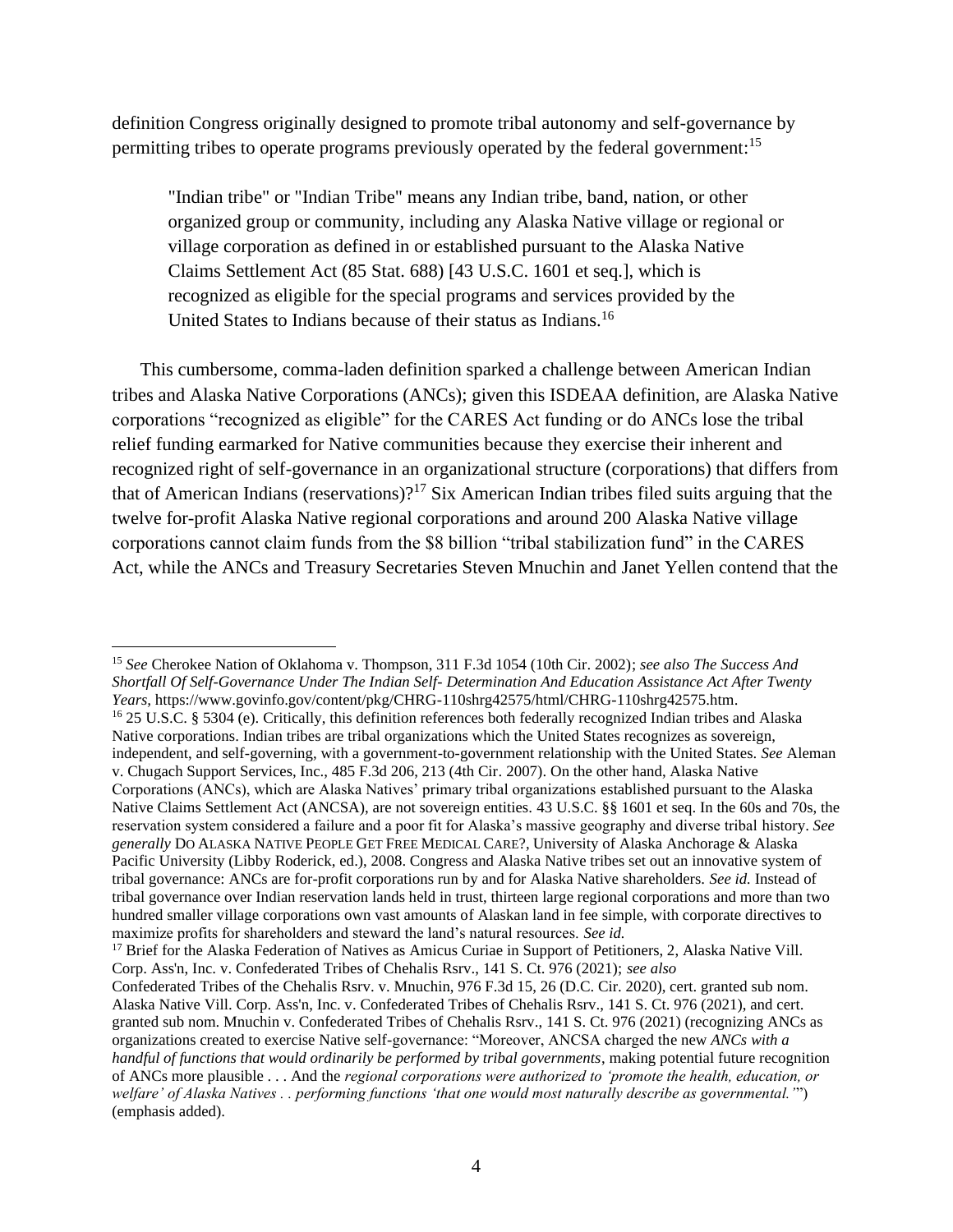# funds were meant to include ANCs.<sup>18</sup> This question reached the Supreme Court in the consolidated cases *Alaska Native Village Corporation Association v. Confederated Tribes of the Chehalis Reservation<sup>19</sup>* and *Janet Yellen v. Confederated Tribes of the Chehalis Reservation*. 20

On January 8, 2021, the Supreme Court granted certiorari to review the Court of Appeals for the D.C. Circuit's 2020 panel decision.<sup>21</sup> The three-judge panel held that ANCs do not fit the definition of "Indian tribes" under the CARES Act on strict textual grounds, overruling D.C. District Court Judge Amit Mehta's initial finding that ANCs were eligible to receive funds.<sup>22</sup> In its ruling, the D.C. Circuit raised a novel question of the boundaries of Alaska Native sovereignty in healthcare self-governance when it opined that the State of Alaska could use its own funding allocated to it by the CARES Act to step into the ANCs' role of filling Alaska Natives' healthcare needs during the pandemic.<sup>23</sup> This position challenged the structure of selfgovernance that has shaped Alaskan healthcare policy, potentially even encouraging reversion to state-dominated care of Alaska Natives that works against decades of progress towards Alaska Native independence and self-governance in healthcare. This robust self-governance system was developed through strong tribal organizations like the Alaska Native Tribal Health Consortium and Alaska Native Corporations, in relationship with the federal Indian Health Service (IHS), as Part II.b outlines in detail.<sup>24</sup> In response to the D.C. Circuit's position, the State of Alaska, the Alaska congressional delegation, Alaska Federation of Natives, the ANCs, and other Alaska Native organizations filed a bevy of amicus briefs strongly contesting this opinion.<sup>25</sup> These briefs powerfully demonstrate that this matter directly involves the structure of the Alaska Native

<sup>18</sup> *See* Emma Whitford, *Alaska Native Corps. Make COVID-19 Relief Case to Justices*, LAW360 (Feb. 23, 2021), https://www.law360.com/articles/1357705/alaska-native-corps-make-covid-19-relief-case-to-justices. <sup>19</sup> 141 S. Ct. 976 (2021).

<sup>20</sup> No. 20-543, 2021 WL 1432243, at \*1 (U.S. Apr. 16, 2021).

<sup>&</sup>lt;sup>21</sup> Alaska Native Vill. Corp. Ass'n, Inc.., v. Confederated Tribes of the Chehalis Rsrv., et al., No. 20-544 (U.S. Sept. 25, 2020), https://www.supremecourt.gov/docket/docketfiles/html/public/20-544.html. The Supreme Court certified the question of whether Alaska Native Corporations are "Indian tribes" under ISDEAA. *See* No. 20-544, Question Presented, https://www.supremecourt.gov/docket/docketfiles/html/qp/20-00544qp.pdf (noting that "[c]onsistent with Congress' express inclusion of 'Alaska Native . . . regional [and] village corporation[s]' (ANCs) in the text, *the Executive has long treated ANCs as 'Indian tribes' under ISDEAA and the dozens of statutes that incorporate its definition.* The Ninth Circuit, home to all ANCs, likewise has long held that ANCs are 'Indian tribes' under ISDEAA. *Thus, for decades ANCs have played a critical role in distributing federal benefits to Alaska Natives***.**  Accordingly, when Congress earmarked \$8 billion in Title V of the CARES Act for Indian tribes and incorporated the ISDEAA definition, the Treasury Secretary quite naturally obligated part of those funds to ANCs. Yet in acknowledged conflict with the Ninth Circuit and long-settled agency practice, the decision below holds that ANCs do not satisfy the ISDEAA definition that the CARES Act incorporates.") (emphasis added).

<sup>22</sup> *See* Andrew Westney, *Justices to Weigh Alaska Native Cos.' Claim to COVID-19 Aid*, LAW360 (Jan. 8, 2021), https://www.law360.com/articles/1343233/justices-to-weigh-alaska-native-cos-claim-to-covid-19-aid.

<sup>23</sup> *See* Confederated Tribes of the Chehalis Rsrv. v. Mnuchin, 976 F.3d 15, 29 (D.C. Cir. 2020), cert. granted sub nom. Alaska Native Vill. Corp. Ass'n, Inc. v. Confederated Tribes of Chehalis Rsrv., 141 S. Ct. 976, 208 L. Ed. 2d 510 (2021), and cert. granted sub nom. Mnuchin v. Confederated Tribes of Chehalis Rsrv., 141 S. Ct. 976, 208 L. Ed. 2d 510 (2021) ("We are confident that, if there are Alaska Natives uncared for because they are not enrolled in any recognized [tribal] village, *either the State of Alaska or the Department of Health and Human Services will be able to fill the void.*").

<sup>24</sup> *See id.* 

<sup>25</sup>Docket No. 20-544, *supra* note 22.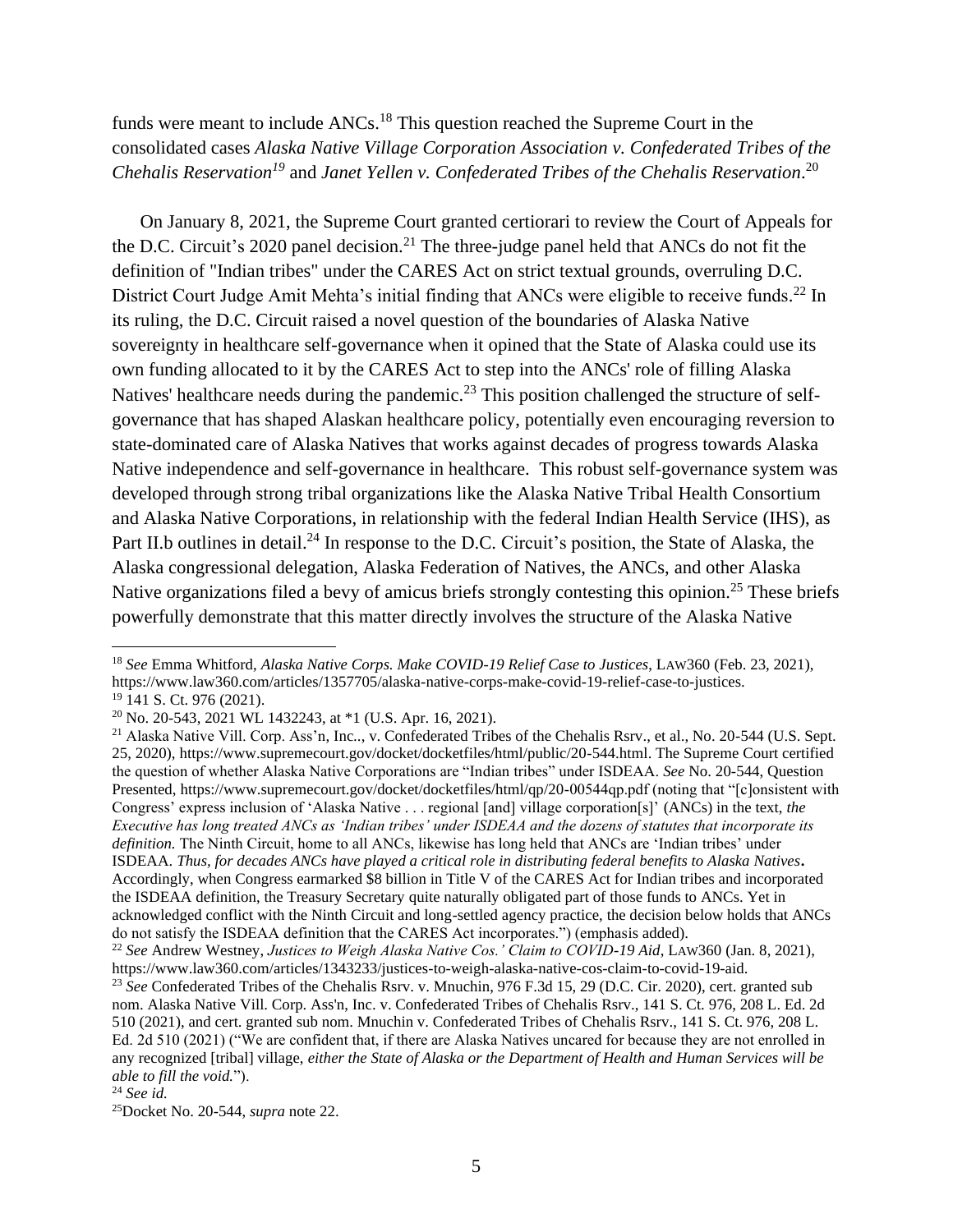healthcare system and that the heart of this question is Alaska Native healthcare selfgovernance.<sup>26</sup>

This paper pursues this question of Alaska Native healthcare, introducing and applying *healthcare self-governance* as a novel approach to the question before the Supreme Court. *Healthcare self-governance* examines questions in Alaska Native healthcare from a functional and systemic approach, based on the right to self-governance in the healthcare context. The paper begins with an overview of the basic structure of Alaska Native tribal health and self-governance rights. Next, this paper describes the method of healthcare self-governance in Alaska, including the braided roles of ANCs, tribal health consortia, and the IHS, providing an illustration of the Alaska Native healthcare system through the story of COVID-19 vaccine distribution among Alaska Natives. Next, this paper draws out the central *healthcare self-governance* arguments at play in the case before the Supreme Court, highlighting their crucial role in the amicus briefs filed by the Alaska Federation of Natives, the State of Alaska, and the Alaska Congressional Delegation, and in oral arguments before the Supreme Court, focusing on impacts on the existing frameworks for responding to Alaska Natives' health care needs during pandemic. As applied in *Alaska Native Village Corporation Association v. Confederated Tribes of the Chehalis Reservation*, the principle of healthcare self-governance highlights the functional and systemic practical impacts of ANCs' critical role for providing healthcare for Alaska Natives in the state of Alaska.

# II. ALASKA NATIVE SELF-GOVERNANCE IN HEALTHCARE RIGHTS AND SYSTEMS

This section provides an overview of Alaska Native Corporations' role in healthcare selfgovernance, beginning with the legal basis for Alaska Natives' right to healthcare. It describes the three key interrelated or "braided" organizations leading healthcare delivery and infrastructure: ANCs, tribal health consortia, and the IHS. It concludes with a brief illustration of this system at work, telling the story of the COVID-19 vaccine rollout to demonstrate how this healthcare system by and for Alaska Natives functions across Alaska.

## A. *Alaska Natives' Right to Healthcare*

Alaska Natives and American Indians have a legal birthright to federal healthcare services through the United States' federal trust responsibility to uphold treaty obligations with Indian tribes, in addition to their eligibility as United States citizens for all public, private, and state health programs available to the general public.<sup>27</sup> The provision of health services to tribal members originated from the special government-to-government relationship between the federal government and American Indian tribes established in 1787, drawing from congressional powers

<sup>26</sup> *See id.*; *supra* note 14 and accompanying text.

<sup>27</sup> *Basis for Health Services,* INDIAN HEALTH SERVICE,

https://www.ihs.gov/newsroom/factsheets/basisforhealthservices/ (last accessed May 8, 2021).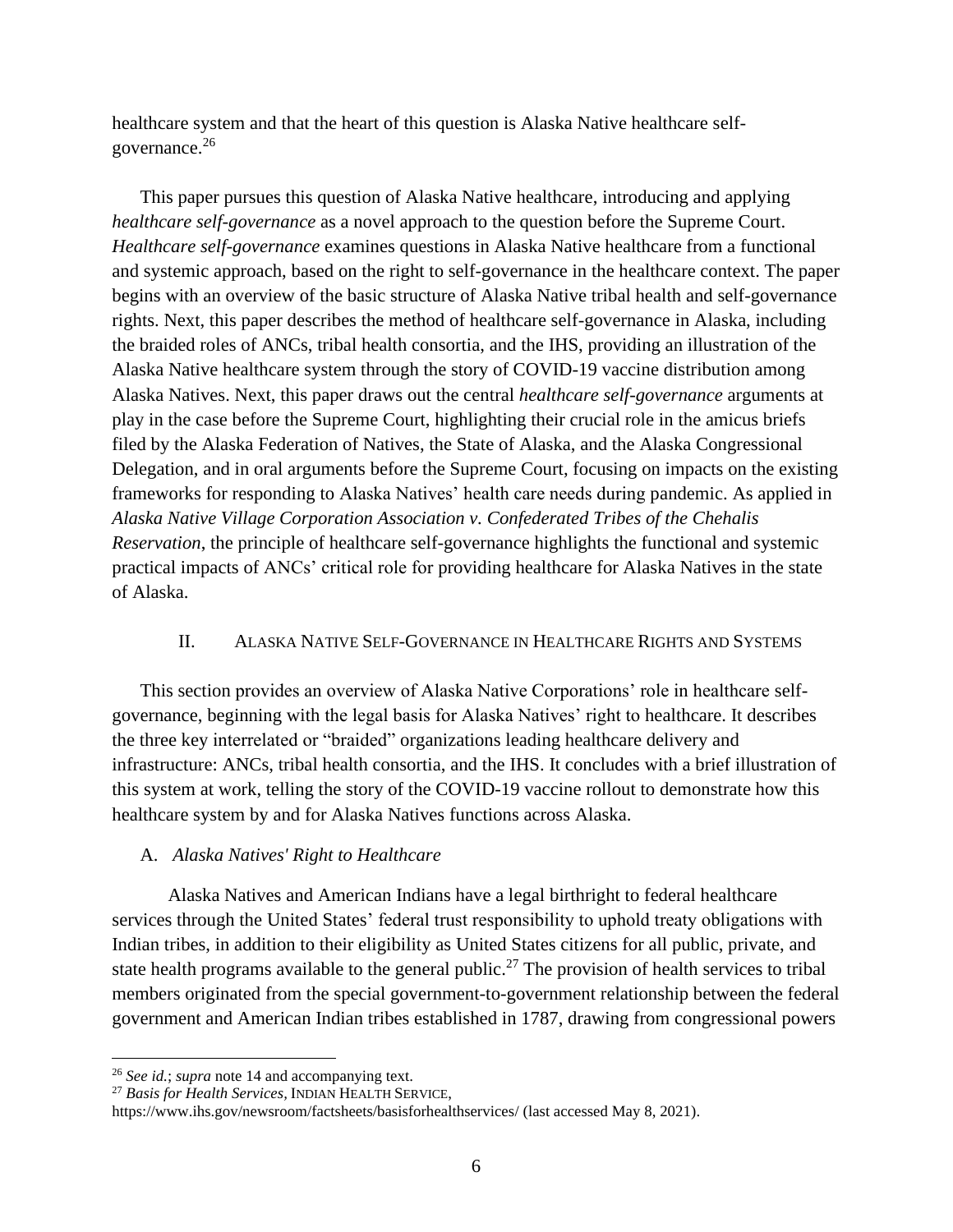articulated in article I, section 8 of the United States Constitution.<sup>28</sup> Building on these powers, Congress has created and exercised its specific legislative authority to allocate funds for Indian communities' health care through legislation like the Snyder Act of  $1921^{29}$  and the Indian Health Care Improvement Act of 1976<sup>30</sup> (permanently enacted via the Patient Protection and Affordable Care Act of 2010).<sup>31</sup> The Indian Health Care Improvement Act acknowledged that "[f]ederal health services to maintain and improve the health of the Indians are consonant with and *required by* the Federal Government's historical and unique legal relationship with, and resulting responsibility to, the American Indian people" and that the United States holds a duty to ensure American Indians the "highest possible" health status and to encourage "maximum participation of Indians in the planning and management of those services."<sup>32</sup>

#### *B. Three Braided Organizations: ANCs, Healthcare Consortia, and the IHS*

In Alaska, three organizations play interwoven and critical roles, "braided" together to fulfill the United States' duty to both provide Alaska Natives with healthcare and maximize Alaska Native participation in healthcare self-governance: Alaska Native Corporations, Tribal Health Consortia and Tribal Health Corporations, and the Indian Health Service.

#### 1. Alaska Native Corporations

The first strand in Alaska's braided approach to Alaska Native healthcare is the Alaska Native Corporation. In 1971, Congress and Alaska Natives extinguished the reservation system in Alaska, except for the Metlakatla Reservation, and created ANCs through the Alaska Native Claims Settlement Act (ANCSA) as a unique, tailor-made solution for 80,000 original Alaska Native ANC shareholders to participate in a new mode of Native self-governance in Alaska.<sup>33</sup> Before ANCSA, the United States' official (though frequently dishonored) policy for dealing with indigenous lands included creating reservations, or lands held in trust by indigenous people, and paying fair value for any land title extinguished.<sup>34</sup> Soon after Alaska's statehood in 1959, Alaska Natives convened to form the Alaska Federation of Natives (AFN) to create and advocate

<sup>30</sup> Indian Health Care Improvement Act of 1975, Pub. L. No. 111–48. The Indian Health Care Improvement Act of 1975, reauthorized four times before its permanent enactment in 2010, affirmed the United States' trust responsibility and legal obligation towards the health of Native people and to "to ensure the highest possible health status for Indians and urban Indians and to provide all resources necessary to effect that policy." *See id.*

<sup>&</sup>lt;sup>28</sup> U.S. CONST. art. I,  $\&$  8 (the power "to regulate Commerce with foreign Nations, and among the several States, and with the Indian Tribes").

<sup>&</sup>lt;sup>29</sup> 25 U.S.C. 13. The Snyder Act of 1921 first authorized federal funding for health services for Native people, defining the U.S. government's relationship with tribes as including funding allocations for "the relief of distress and conservation of health" of Native communities. *See id.*

<sup>31</sup> *See* Indian Health Services, *supra* note 28.

 $32$  Indian Health Care Improvement Act, 25 U.S.C. § 1601 (1976) (emphasis added).

<sup>33</sup> *See* DO ALASKA NATIVES GET FREE MEDICAL CARE?, University of Alaska Anchorage & Alaska Pacific University 19–24 (2008).

<sup>34</sup> *See id.* at 21.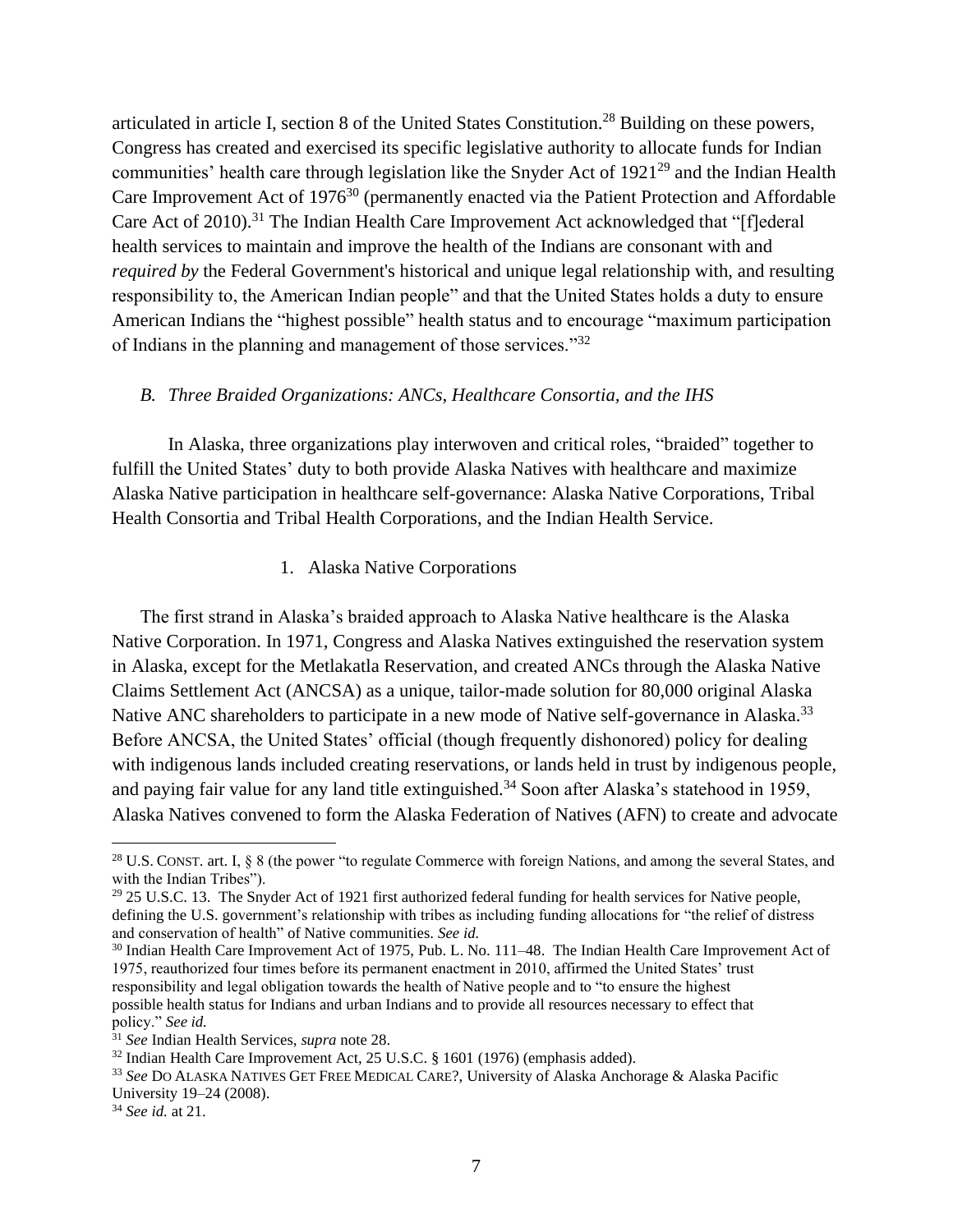for a different and completely novel model of self-governance: giving title in fee simple to forty million acres of Alaskan land to its original people, forming twelve large regional and around 200 smaller village for-profit Alaska Native corporations to hold title and manage the resources, and giving the enormous responsibilities of self-governance over land and people directly to the Alaska Native Corporations.<sup>35</sup>

Alaska Native Corporations' many self-governance responsibilities include the provision of healthcare for Alaska Natives.<sup>36</sup> As the Alaska Native Village Corporation Association, the Association of ANCA Regional Corporations Presidents and CEOS, and several regional ANCs wrote in a joint amicus brief, "ANCs' direct role in furnishing basic services and coordinating efforts to address the unique challenges Alaska Natives face in light of the pandemic is not a random act of corporate generosity. By statute, the ANCs' prime directive is to further 'the real economic and social needs of [Alaska] Natives' and facilitate 'maximum participation by Natives in decisions affecting their rights and property."<sup>37</sup>

Pursuant to ANCSA's self-governance directive, ANCs have entered into numerous contracts, compacts, and agreements to provide Alaska Native healthcare services, most prominently including the formation of the Alaska Tribal Health Compact in 1994.<sup>38</sup> The Alaska Tribal Health Compact is a broad umbrella self-governance agreement with the IHS that sets out the government-to-government relationship between Alaska Native tribes and tribal organizations and the United States government, joined by Native health organizations to organize health-related programs throughout the state and manage IHS services.<sup>39</sup> Unique in structure and scope, he Alaska Tribal Health Compact was and is the *only* multi-party healthcare self-governance compact in the United States, broadly covering multiple tribal organizations and facilitating twenty-five individual funding agreements for each tribal organization.<sup>40</sup> In fact, thanks to the Alaska Tribal Health Compact, Alaska is the only state in which over ninety-nine

<sup>35</sup> *See id.* at 22.

<sup>&</sup>lt;sup>36</sup> Confederated Tribes of the Chehalis Rsrv. v. Mnuchin, 976 F.3d 15, 26 (D.C. Cir. 2020), cert. granted sub nom. Alaska Native Vill. Corp. Ass'n, Inc. v. Confederated Tribes of Chehalis Rsrv., 141 S. Ct. 976 (2021), and cert. granted sub nom. Mnuchin v. Confederated Tribes of Chehalis Rsrv., 141 S. Ct. 976 (2021).

<sup>&</sup>lt;sup>37</sup> Brief for Intervenor-Defendant-Appellees at 35, Confederated Tribes of the Chehalis Rsrv. v. Mnuchin, 976 F.3d 15 (D.C. Cir. 2020), No, 1:20-cv-01002, 2020 WL 4815095 (citing Alaska Native Claims Settlement Act, 43 U.S.C.  $§ 1601(b)).$ 

<sup>38</sup> *See Alaska Tribal Health Compact*, ALASKA NATIVE HEALTH BOARD, [http://www.anhb.org/tribal](http://www.anhb.org/tribal-resources/alaska-tribal-health-compact/)[resources/alaska-tribal-health-compact/](http://www.anhb.org/tribal-resources/alaska-tribal-health-compact/) (insert last visited).

<sup>39</sup> Trudy Anderson (Yup'ik, Inupiaq), *Alaska Native Health Care: A Profile of Successful Self-Determination*, CULTURAL SURVIVAL QUARTERLY MAGAZINE 27-3: MODELS OF SOVEREIGNTY AND SURVIVAL IN ALASKA (Sep. 2003), https://www.culturalsurvival.org/publications/cultural-survival-quarterly/alaska-native-health-care-profilesuccessful-self.

<sup>40</sup> See Alaska Tribal Health Compact, ALASKA NATIVE HEALTH BOARD, http://www.anhb.org/tribalresources/alaska-tribal-health-compact/. Further, the Alaska Tribal Health Compact is built on important fundamental principles which have been supported and preserved: government-to-government relationship; respect for all tribal participants and tribal representatives; formal consensus process in the tribal caucus; transparency; unity to the maximum extent possible; access to information including open negotiations and funding agreement sharing; and uniqueness and recognition of the individual sovereignty of each compact member.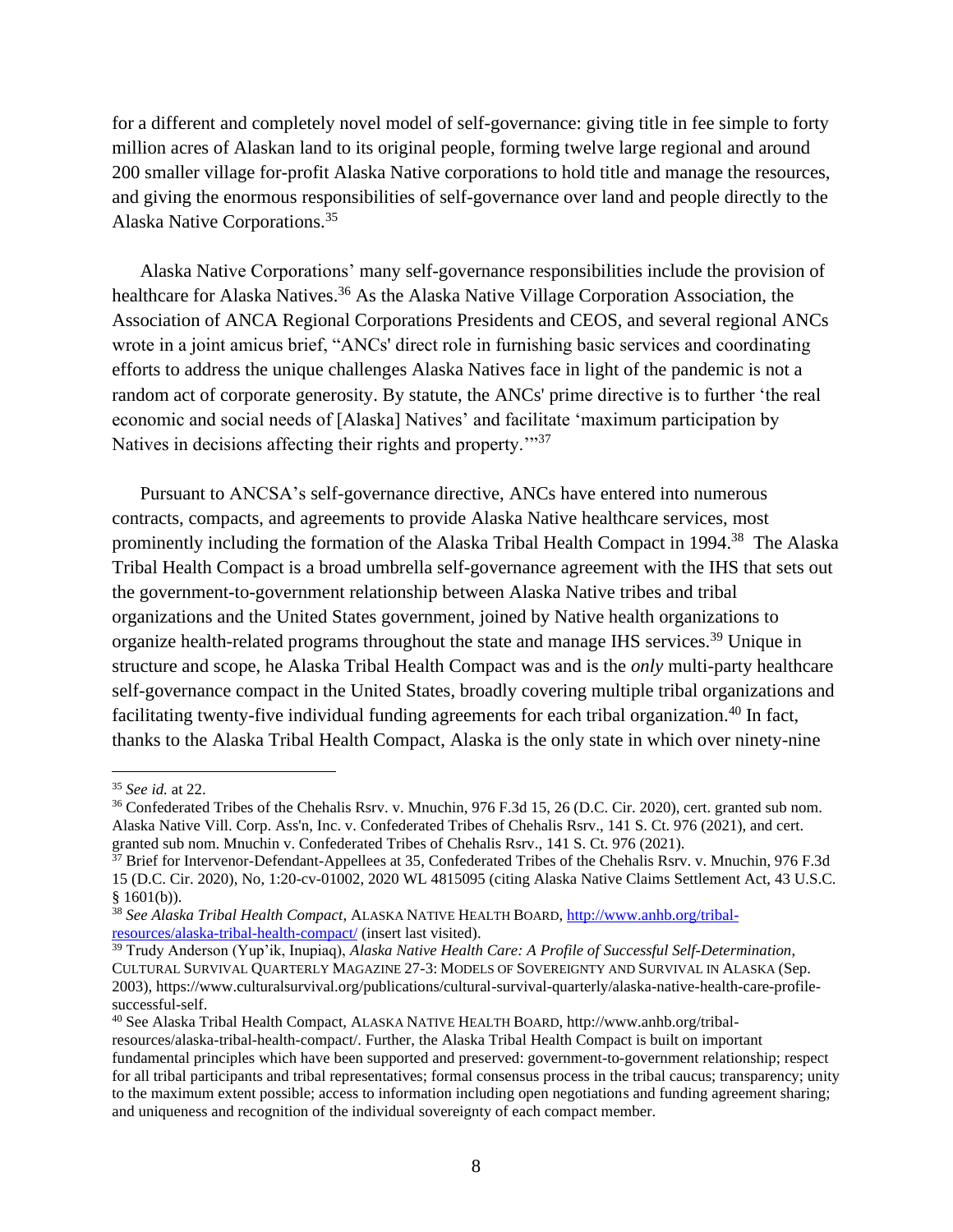percent of health programs are managed by tribes and Native organizations, delivering health services to Alaska Natives across 586,412 square miles of predominantly roadless land.<sup>41</sup> The ANCs' predominant organizational structure for managing this system enabled by the Alaska Tribal Health Compact has been the Tribal Health Consortium.

### 2. Tribal Healthcare Consortia and Tribal Health Corporations

The second strand in the braided approach to Alaska Native healthcare includes tribal health consortia and tribal health corporations. These include non-profit tribally-operated regional health corporations like the Yukon-Kuskokwim Health Corporation,<sup>42</sup> Bristol Bay Area Health Corporation,<sup>43</sup> and Norton Sound Health Corporation,<sup>44</sup> small regional tribal health consortia, and the large statewide umbrella non-profit tribal organization Alaska Tribal Health Consortium.

In December 1997, after years of intense planning, Alaska Native Corporations convened with the Indian Health Service and existing Alaska Native tribal health programs to form the statewide Alaska Native Tribal Health Consortium (ANTHC).<sup>45</sup> Beginning in October 1998, ANTHC signed on to the Alaska Tribal Health Compact and entered into a self-governance agreement with the IHS that assigned ANTHC full responsibility for the roles previously covered by the IHS Alaska Area Office, including community health services, personnel and recruiting of tribal health professionals, business office services, regional service supply centers, administrative services, and environmental health and engineering including the division of health facilities and division of sanitation facilities.<sup>46</sup>

At its inception, ANTHC had only 180 employees, most of whom were federal employees assigned through federal-tribal employment agreements, and a suite of ambitious plans for developing programs, establishing annual meetings with tribal governments, negotiating with

<sup>41</sup> *See id.* 

<sup>42</sup> *See Our Story,* YUKON-KUSKOKWIM HEALTH CORPORATION, http://www.ykhc.org/story/ (last visited May 8, 2021).

<sup>43</sup> *See About Us,* BRISTOL BAY AREA HEALTH CORPORATION, https://www.bbahc.org/index.asp?SEC=113CF545- F9E0-469E-93F2-77359C9A4C38 (insert last visited) (delivering health care operations to more than 25 villages and the Bristol Bay region for nearly 50 years).

<sup>44</sup> *See About Us*, NORTON SOUND HEALTH CORPORATION,<https://www.nortonsoundhealth.org/about-us/> (insert last visited). (serving Inupiat, Siberian Yup'ik, and Yup'ik people of the Bering Strait region, a 44,000-square-mile section of northwest Alaska, through the Norton Sound Regional Hospital and fifteen village clinics, with around 700 employees, over 70% of whom are Alaska Native).

<sup>45</sup> *1998 Annual Report*, ALASKA NATIVE TRIBAL HEALTH CONSORTIUM (Dec. 1, 1998) at 3, https://anthc.org/wpcontent/uploads/2016/01/ANTHC-1998-Annual-report-cover.pdf (providing an activity timeline from 1997–98 including achieving congressional authorizing legislation; establishing articles, bylaws, board members, and officers; achieving initial contracts and tribal management grants; proposing the Alaska Native Medical Center; attaining the Title III self-governance compact; and holding the first annual ANTHC meeting). ANTHC's first slate of board members represented tribal health organizations like Norton Sound Health Corporation and Southcentral Foundation, village corporations, and the Metlakatla Indian Community (Alaska's only Indian reservation). *Id.* at 4. <sup>46</sup> *Id.* at 6–7.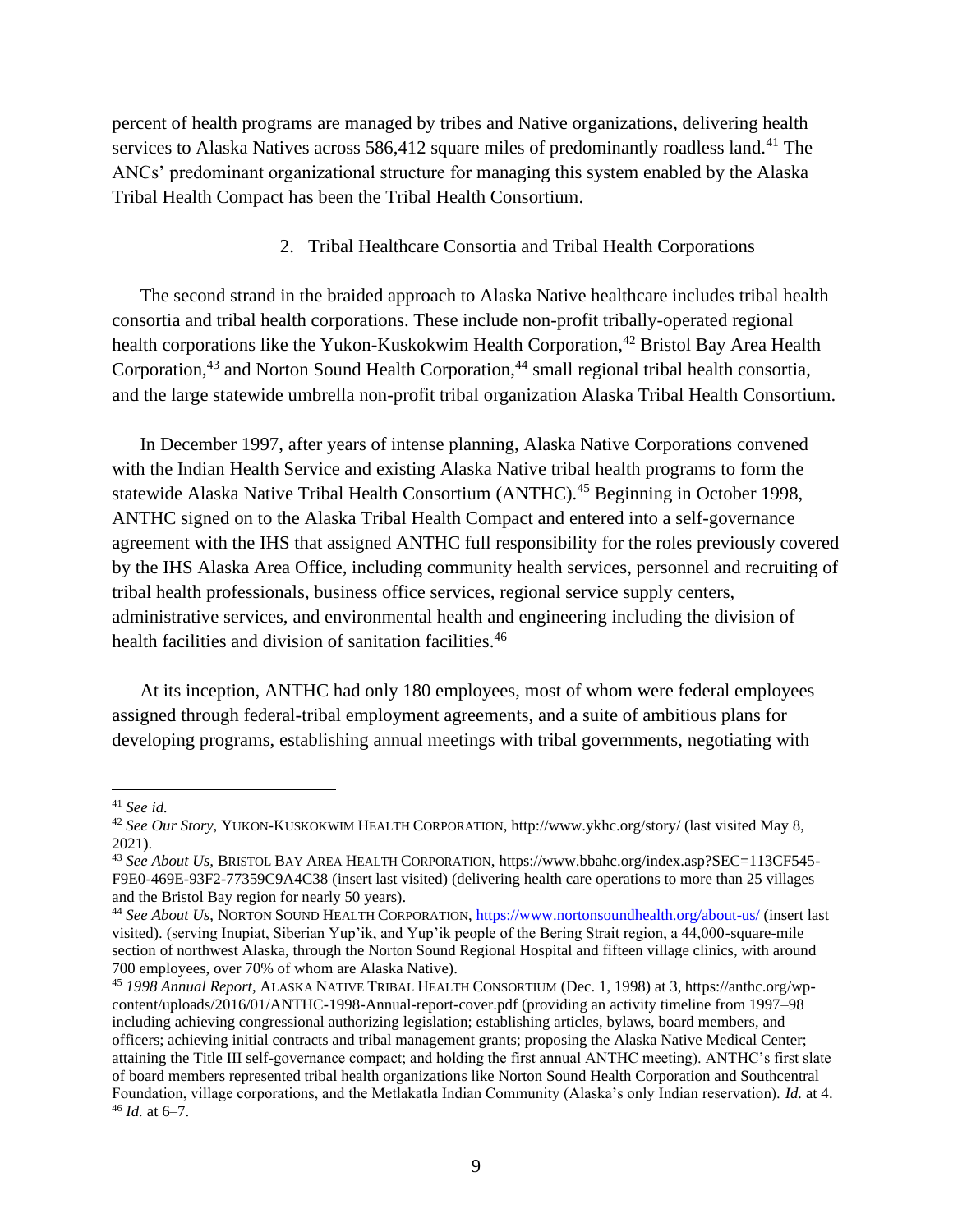IHS, developing healthcare facilities, and assuming the management of the newly built Alaska Native Medical Center, a \$160 million full-service healthcare facility opened in Anchorage in 1997 by the non-profit Native health organization Southcentral Foundation with a \$130 million budget.<sup>47</sup> Now, ANTHC is a non-profit tribal health organization that partners with the Alaska Tribal Health System to serve more than 180,000 Alaska Native and American Indian people<sup>48</sup> (among Alaska's population of around  $700,000^{49}$ ).<sup>50</sup> ANTHC is the nation's largest, most comprehensive tribal health organization and Alaska's second-largest employer.<sup>51</sup> In fiscal year 2019, it reported \$747.5 million in revenue, and now represents over 229 tribes and seventeen regional health consortia across 586,412 square miles.<sup>52</sup> More than 3,000 ANTHC employees serve Alaska Native patients around the state. They operate in rural clinics, disease research, rural provider training, rural water and sanitation systems construction, and the Alaska Native Medical Center, now jointly operating the comprehensive 173-bed hospital in Anchorage along with Southcentral Foundation.<sup>53</sup>

ANTHC also serves as a powerful advocate for Native health interests in health research, policy, and advocacy through programs like the Alaska Native Epidemiology Center.<sup>54</sup> During the early months of COVID-19 pandemic, the nation saw an outcry that reached mainstream media when more than eighty percent of state health departments reported racial demographic data on the impact and spread of coronavirus, nearly half of which failed to recognize both

<sup>47</sup> *Id.* at 7–8.

<sup>48</sup> ANTHC's hospital, Alaska Native Medical Center, administers direct health services to Alaska Native persons listed on the original Alaska Native Claims Settlement Act (ANCSA) roll; lineal descendants of a person listed on the original ANCSA roll; persons holding a Certificate of Indian Blood (CIB) issued by the Bureau of Indian Affairs (BIA) or a federally recognized tribe; persons recognized as an official member of a federally recognized Indian tribe (excluding honorary or other non-constitutional or non-customary forms of membership.); and children of the above eligible groups. *See Eligibility*, ALASKA NATIVE MEDICAL CENTER, [https://anmc.org/patients](https://anmc.org/patients-visitors/eligibility/)[visitors/eligibility/](https://anmc.org/patients-visitors/eligibility/) (insert last visited).

<sup>49</sup> *See 2020 Population Estimates by Borough, Census Area, and Economic Region*, ALASKA DEPARTMENT OF LABOR AND WORKFORCE DEVELOPMENT, https://live.laborstats.alaska.gov/pop/ (last visited May 8, 2021).

<sup>50</sup> *See Overview*, ALASKA NATIVE TRIBAL HEALTH CONSORTIUM, https://anthc.org/who-we-are/overview/ (last visited May 8, 2021).

 $51$  *Id.* 

<sup>52</sup> 2019 ANTHC Annual Report: Health Within Reach, ALASKA NATIVE TRIBAL HEALTH CONSORTIUM at 20, https://anthc.org/wp-content/uploads/2019/12/2019-ANTHC-Annual-Report-web-1.pdf.

<sup>53</sup> *See Overview*, ALASKA NATIVE TRIBAL HEALTH CONSORTIUM, https://anthc.org/who-we-are/overview/ (last visited May 8, 2021).; *see also* Alaska Native Medical Center, anmc.org (last visited May 8, 2021). Among ANTHC's many achievements as an employer and as a healthcare facility: *Forbes* named ANTHC Alaska's 2019 Best-In-State Employer and the facility maintains verification as Alaska's first Level II Trauma Center and as a Level II Pediatric Trauma Center. *See* 2019 ANTHC Annual Report: Health Within Reach, ALASKA NATIVE TRIBAL HEALTH CONSORTIUM at 4, 11, https://anthc.org/wp-content/uploads/2019/12/2019-ANTHC-Annual-Report-web-1.pdf.

<sup>54</sup> *See, e.g.*, *Alaska Native Epidemiology Center: Using Data to Improve Health*, ALASKA NATIVE TRIBAL HEALTH CONSORTIUM, http://anthctoday.org/epicenter/ (insert last visited) (describing the Alaska Native Epidemiology Center as one of twelve tribal epidemiology centers established by IHS within ANTHC to collect, report, and publish information on the health of Alaska Native People); *Health Advocacy: Tribally-Sponsored Health Insurance Program*, ALASKA NATIVE TRIBAL HEALTH CONSORTIUM, https://anthc.org/what-we-do/tribally-sponsored-healthinsurance-program/ (last visited May 8, 2021).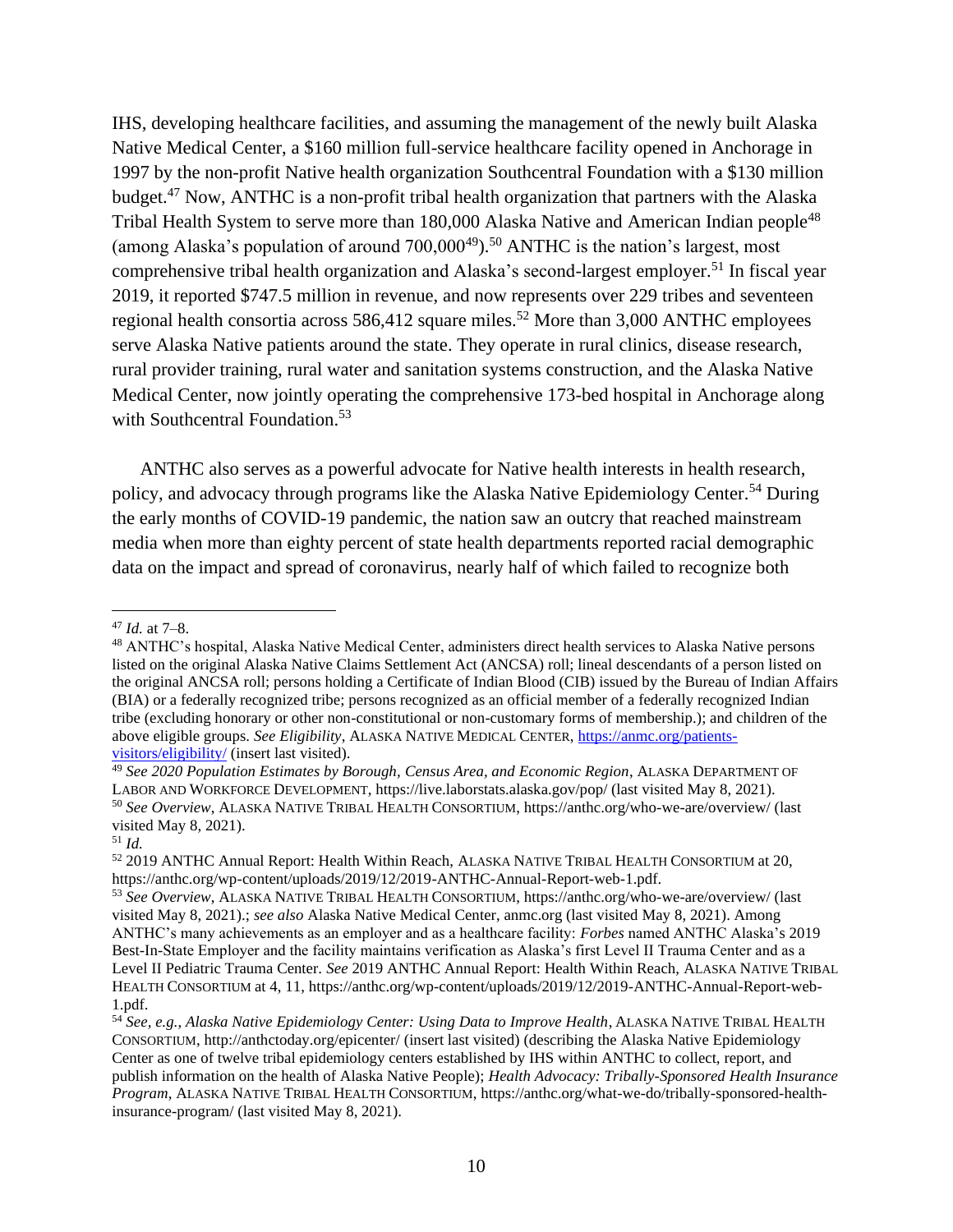American Indians and Alaska Natives as a distinct group, instead categorizing them under the label "other" and obscuring a clearer picture of disproportionate outcomes.<sup>55</sup> This research blind spot exists and persists in Alaska's non-Native organizations; given that Alaska Native communities have faced distinct and particular health challenges throughout the pandemic, this blind spot demonstrates the continuing need for strong healthcare organizations led by and for Alaska Natives. 56

The key to ANTHC's continued strength in healthcare delivery, policy, and advocacy is its role in bringing together ANCs, tribal health organizations (including smaller tribal health corporations and tribal health consortia) and the IHS.

### 3. The IHS

The third strand in Alaska's braided healthcare delivery system is the IHS. The IHS is the primary vehicle through which the federal government fulfills its responsibility to provide healthcare for tribal members, offering a comprehensive health service delivery system to both urban and rural American Indian and Alaska Natives directly through tribally operated health programs and through services offered from private providers.<sup>57</sup> Before the Indian Self-Determination and Education Assistance Act passed in 1976, IHS directly provided care for Alaska Natives, <sup>58</sup> and IHS still holds the responsibility to resume management over the Alaska

<sup>55</sup> *See, e.g.*, Rebecca Nagle, *Native Americans being left out of US coronavirus data and labelled as 'other,'* THE GUARDIAN (Apr. 24, 2020), https://www.theguardian.com/us-news/2020/apr/24/us-native-americans-left-outcoronavirus-data; Lizzie Wade, *COVID-19 data on Native Americans is 'a national disgrace,'* SCIENCE (Sep. 24, 2020), https://www.sciencemag.org/news/2020/09/covid-19-data-native-americans-national-disgrace-scientistfighting-be-counted; Sahir Doshi et al,. *Report: The COVID-19 Response in Indian Country*, CENTER FOR AMERICAN PROGRESS (Jun. 18, 2020)

https://www.americanprogress.org/issues/green/reports/2020/06/18/486480/covid-19-response-indian-country/ ("In all likelihood, this has obscured a clearer picture of disproportionate outcomes. For example, New Mexico—a state that released comprehensive racial data—found AI/ANs to have a five times higher infection rate than the state's general population. The failure of all states to produce comprehensive data collection hurts the national response by limiting data-informed policymaking and prioritized resource distribution to tribes.").

<sup>56</sup> In May 2021, Alaska produced a leading report on statewide vaccination from the State of Alaska Section of Epidemiology, Department of Health and Human Services, Division of Public Health, and University of Alaska Anchorage. *See Statewide COVID-19 Vaccine Survey – Alaska*, *March 2021*, STATE OF ALASKA EPIDEMIOLOGY BULLETIN (May 6, 2021), http://epibulletins.dhss.alaska.gov/Document/Display?DocumentId=2072. The report delivers data on vaccination status and vaccine attitudes that distinguished between gender identity, education, race/ethnicity, age, marital status, employment, annual household income, size of household, and political ideology, yet failed to report *any* distinctions between Native and non-Native populations or urban and rural populations. *See id.* The "Race/Ethnicity" variable was divided between "Non-Hispanic Whites" and "Racial/Ethnic Minorities." *See id.* In fact, the report does not mention Alaska Natives whatsoever, even as a blind spot in the data collection and analysis. *See id.* 

<sup>57</sup> *See Disparities Fact Sheet*, INDIAN HEALTH SERVICE, https://www.ihs.gov/newsroom/factsheets/disparities/ (last accessed May 8, 2021); *see also* Latoya Hill and Smantha Artiga, *COVID-19 Vaccination among American Indian and Alaska Native People*, KFF (Apr. 9, 2021), https://www.kff.org/racial-equity-and-health-policy/issuebrief/covid-19-vaccination-american-indian-alaska-native-people/.

<sup>58</sup> *See* Erik Bruce Smith*, Dental Therapists in Alaska: Addressing Unmet Needs and Reviving Competition in Dental Care,* 24 ALASKA L. REV. 105, 112 (2007).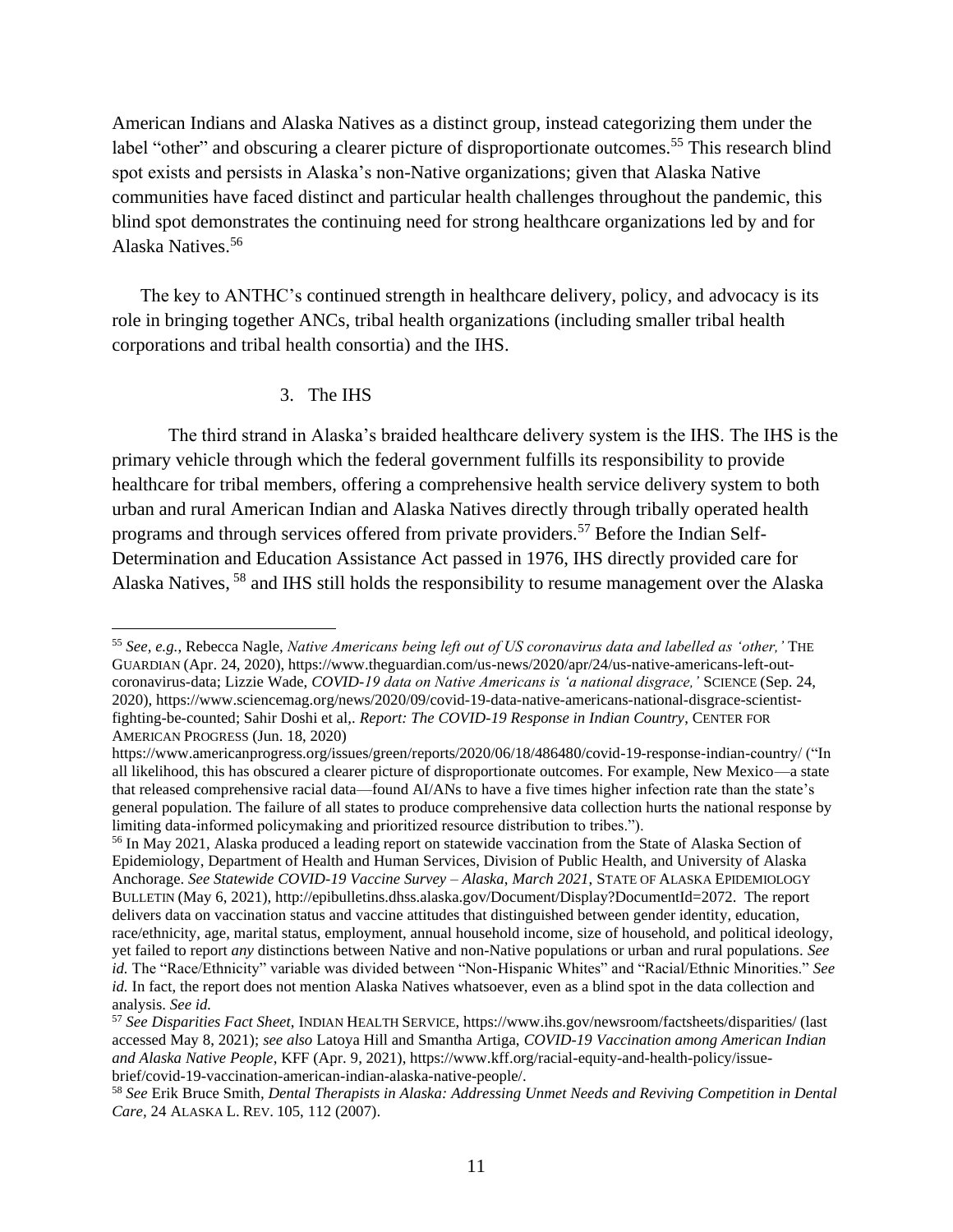Area should the tribal organizations ever forgo or fail in their governance and management role in the future.<sup>59</sup> Now, IHS supports tribes and tribal organizations in self-governance with funding through the ISDEAA, which allowed Alaska Natives to establish and coordinate their own healthcare system via funding contracts and compacts with IHS, and with health policy measures through the Office of Tribal Self-Governance<sup>60</sup> and the Tribal Self-Governance Program.<sup>61</sup>

Virtually all Alaska Native Corporations contract or compact with the Bureau of Indian Affairs and Indian Health Service, either directly or through tribal consortia, to provide services to their members under ISDEAA.<sup>62</sup> These IHS programs consistently demonstrate the close–and often indistinguishable–relationship between Alaska Native organizations and sovereign Indian tribes for purposes of healthcare self-governance. For example, the IHS Tribal Self-Governance Program (permanently authorized in the 2000 Tribal Self-Governance Amendments to the  $ISDEAA<sup>63</sup>$ ) is a tribally-driven IHS program that expresses the nation-to-nation relationship between the United States and each Indian Tribe, giving tribes the option to assume and autonomously manage IHS program funds to best fit their Tribal communities' health needs.<sup>64</sup> Participating tribes negotiate with the IHS to form contracts, compacts, or direct service agreements with IHS, assuming full funding, control, and accountability for their tribal health services and programs. <sup>65</sup> Alaska Native tribal health consortia and corporations are among the program's earliest and most numerous so-called "Self-Governance Tribes": the 25 current participating tribal organizations include major organizations like Alaska Native Tribal Health Consortium, SouthEast Alaska Regional Health Consortium, and Southcentral Foundation and several smaller regional tribal health organizations like Bristol Bay Area Health Corporation,

<sup>59</sup> *See* 25 U.S.C. § 5330, Recission of contract or grand and assumption of control of program, etc.

<sup>60</sup> *See Office of Tribal Self Governance*, INDIAN HEALTH SERVICE, https://www.ihs.gov/selfgovernance/ (last accessed May 8, 2021) The Office of Tribal Self-Governance is a division of IHS and the US Department of Health and Human Services and "is responsible for a wide range of Agency functions that are critical to IHS' relationship with Tribal leaders, Tribal Organizations, and other American Indian and Alaska Native groups. [The Office of Tribal Self-Governance] develops and oversees the implementation of Tribal Self-Governance legislation and authorities within the IHS under Title V of the Indian Self-Determination and Education Assistance Act (ISDEAA)." *Id.* 

<sup>61</sup> *See Tribal Self-Governance Program*, INDIAN HEALTH SERVICE, https://www.ihs.gov/selfgovernance/aboutus/ (last accessed May 8, 2021).

<sup>62</sup> Geoffrey D. Strommer & Stephen D. Osborne, *"Indian Country" and the Nature and Scope of Tribal Self-Government in Alaska*, 22 ALASKA L. REV. 1, 34 (2005). According to the National Congress of American Indians (NCAI), as of January 2004, funding obligated to tribal governments and consortia in the form of self-determination contracts or self-governance compacts comprised approximately \$412 million from the IHS and \$93 million from the BIA. *Id.* (citing NCAI Fact Sheet, Federal Funding to Alaska Native Tribes at 1 (Jan. 2004)).

<sup>63</sup> *See Tribal Self-Governance Program*, INDIAN HEALTH SERVICE, https://www.ihs.gov/selfgovernance/aboutus/ (last accessed May 8, 2021) ("In 2000, Congress enacted permanent authority for the IHS Tribal Self-Governance Program under Pub. L. No. 106-260, the Tribal Self-Governance Amendments of 2000 (Title V)."). Note that this statute–the primary vehicle through which Alaska Native Corporations and the health organizations they formed fund their self-governed healthcare system, just like the sovereign Indian tribes–is the exact statute whose definition of "Indian tribes" at issue in the cases before the Supreme Court.

<sup>64</sup> *See id.* 

<sup>65</sup> *See id.*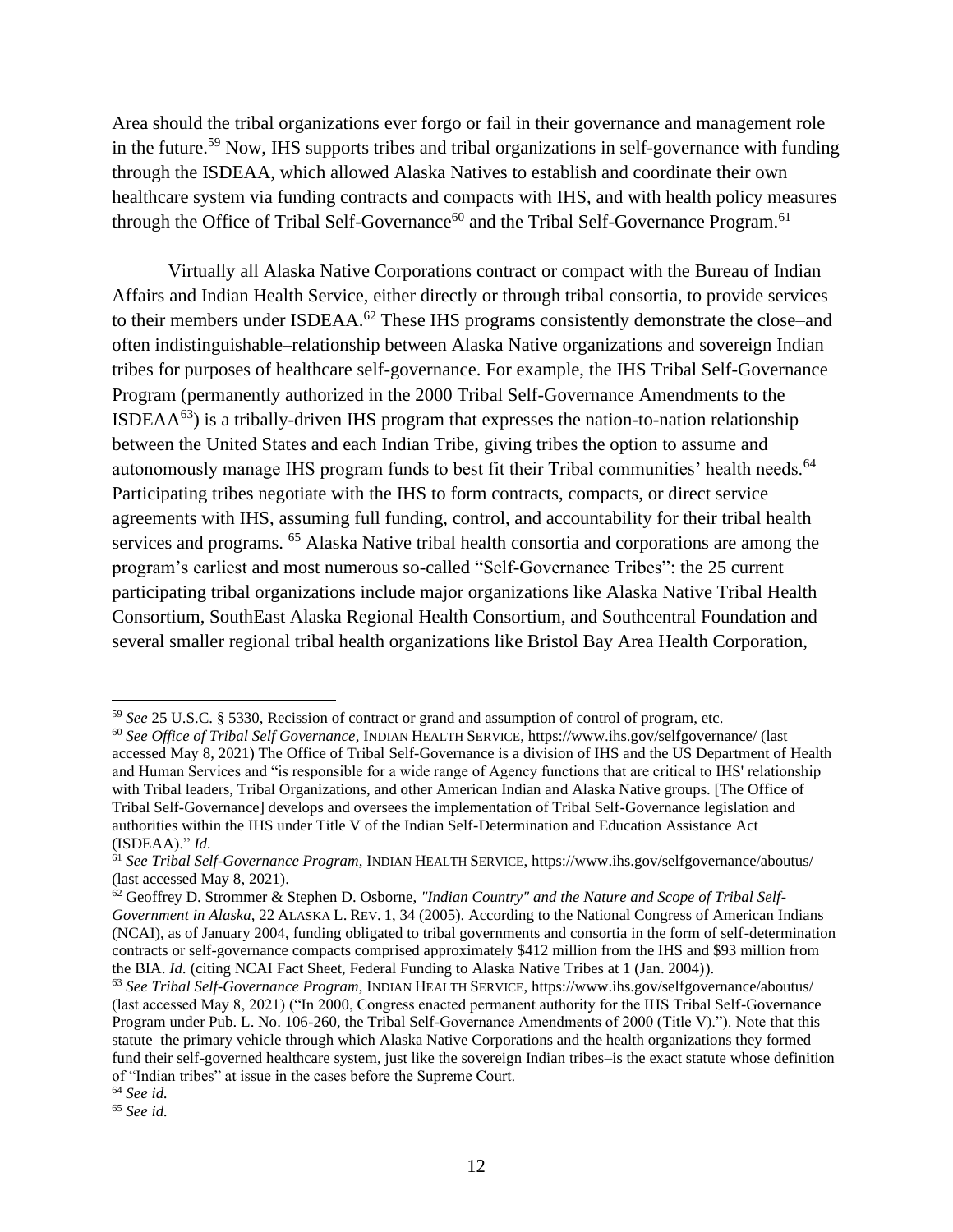Norton Sound Health Corporation, and Yukon-Kuskokwim Health Corporation.<sup>66</sup> Alaska Native Corporations' participation as "Self-Governance Tribes" in the Tribal Self-Governance Program, alongside sovereign Indian tribes, is consistent with Alaska Native Corporations' express role in providing Alaska Native healthcare.<sup>67</sup>

Each year, the IHS works with Alaska Native tribes and tribal organizations to provide comprehensive health services to 174,990 Alaska Natives in the Alaska Area.<sup>68</sup> As noted above, Alaska's health budget arrangement between tribal organizations and the IHS is unique in the nation. Around ninety-nine percent of the IHS Area Alaska budget is not controlled directly by IHS, but rather distributed among tribes and tribal organizations–namely, the ANCs and tribal health consortia–using the Indian Self-Determination and Education Assistance Act's "contracting" and "compacting" functions.<sup>69</sup> Individual ANCs and tribal health consortia maintain eleven contracts with IHS (under ISDEAA Title I), and the Alaska Tribal Health Compact negotiates one compact with twenty five separate tribal funding agreements (under ISDEAA Title V).<sup>70</sup> These form a comprehensive system of health care that serves all 228 federally recognized tribes in Alaska.<sup>71</sup> These contracts and compacts create Alaska Native healthcare facilities that are IHS-funded and tribally managed:<sup>72</sup> seven hospitals located in hub communities of Anchorage, Barrow, Bethel, Dillingham, Kotzebue, Nome, and Sitka; fifty eight tribal health centers; 160 tribal community health aide clinics and five residential substance abuse treatment centers.<sup>73</sup> In addition to the IHS-funded and tribally managed facilities, IHS still manages and holds title to six tribally operated hospitals and three tribally operated health centers in Alaska.<sup>74</sup>

<sup>66</sup> *See id.* With 25 participating organizations, Alaska has the second-highest number of participating selfgovernance tribes; the Portland area has 26. *See id.* 

<sup>&</sup>lt;sup>67</sup> See Confederated Tribes of the Chehalis Reservation v. Mnuchin, 976 F.3d 15, 26–27 (D.C. Cir. 2020) ("ANCSA charged the new ANCs with a handful of functions that would ordinarily be performed by tribal governments . . . [T]he regional corporations were authorized to "promote the health, education, or welfare" of Alaska Natives. Id. § 1606(r). That function is currently performed by two large cabinet agencies, the Department of Health and Human Services and the Department of Education, which at the time of ANCSA were constituted as a single Department of Health, Education, and Welfare. The intervenors themselves characterize ANCs as performing functions 'that one would most naturally describe as governmental.'").

<sup>68</sup> *See* Alaska Area, INDIAN HEALTH SERVICE, https://www.ihs.gov/alaska/ (last accessed May 6, 2021).

<sup>69</sup> *See id.*; P.L. 93-638, as amended.

<sup>70</sup> *See* Alaska Area, INDIAN HEALTH SERVICE, https://www.ihs.gov/alaska/ (last accessed May 6, 2021); *see supra* notes 36–39 and accompanying text (describing the Alaska Tribal Health Compact and its 25 tribal health organization co-signers).

<sup>71</sup> *See id.* 

<sup>72</sup> *See supra* note 44 and accompanying text (detailing the healthcare system management roles that the tribal organizations took on from IHS beginning in 1997, including staffing, training, facilities management, development, and more). Accordingly, IHS also frequently deals directly with both ANTHC and the Alaska Native Medical Center in Anchorage. *See* Alaska Area, INDIAN HEALTH SERVICE, https://www.ihs.gov/alaska/ (last accessed May 6, 2021).

<sup>73</sup> *See* Alaska Area, *supra* note 69.

<sup>74</sup> *See id.*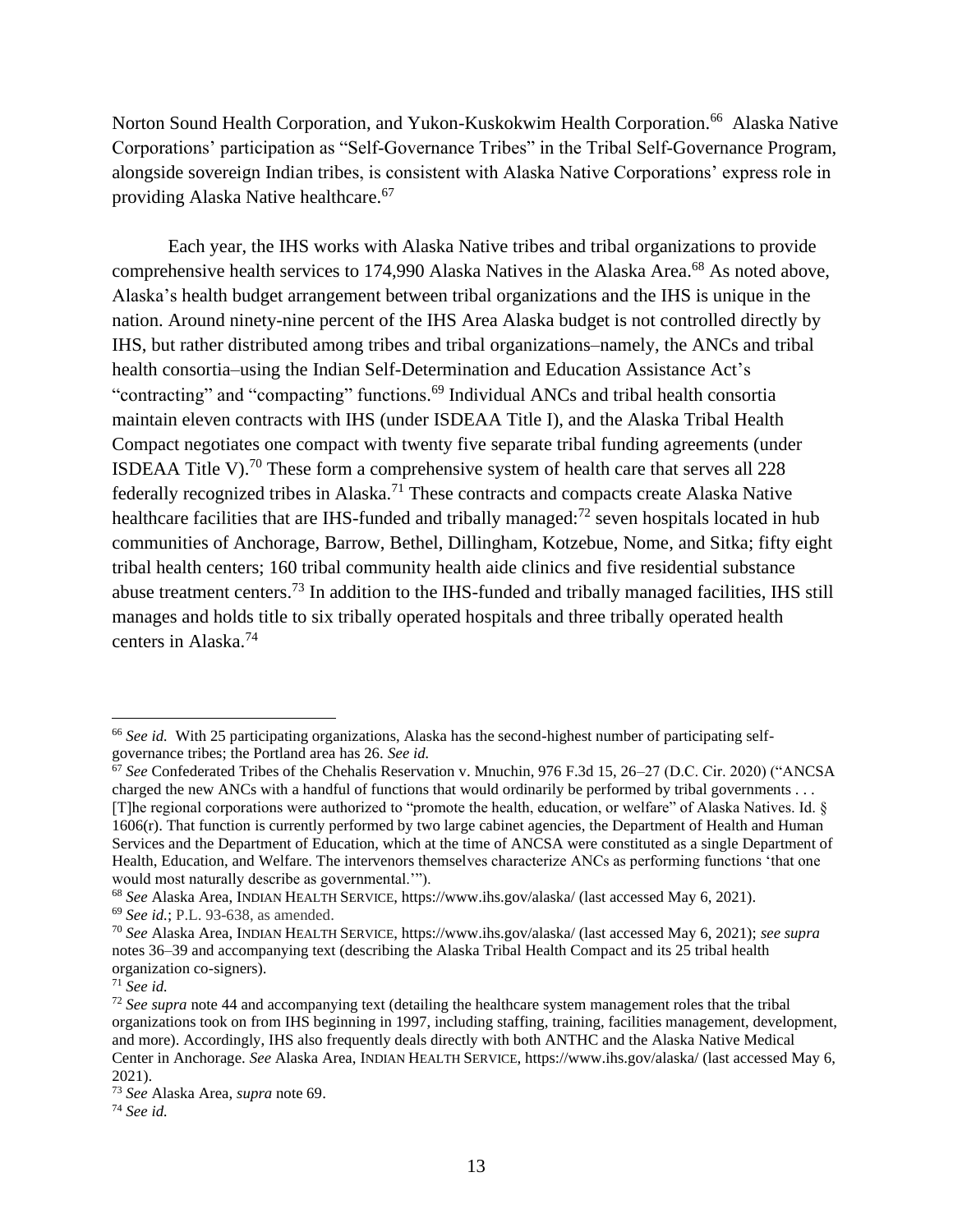#### *C. Braided Approach to Healthcare Self-Governance Applied: Vaccine Rollout*

This section introduces Alaska Native healthcare's braided approach, which interweaves the workings of ANCs, tribal health organizations, and the IHS through the principles of healthcare self-governance. Next, it illustrates how the braided approach allowed Alaska Natives to have some of the highest early vaccine eligibility, access, vaccination rates in the United States. This approach led to a healthcare self-governance success story, despite the immense logistical challenges of delivering cold-storage vaccines to tiny villages thousands of miles off the road system and in the middle of Alaskan winter.

By early April 2021, Alaska had risen to the top of the ranks of U.S. states for rapidly getting its population vaccinated against COVID-19, largely due to the aggressive advocacy of Alaska Native tribal health organizations.<sup>75</sup> Alaska Native tribal health organizations had the option to receive vaccine doses through the State or through IHS, and they chose the IHS.<sup>76</sup> Getting the vaccine through IHS instead of the State allowed tribal health organizations to take advantage of their existing tribal healthcare infrastructure since the healthcare needs of the vast geographical majority of Alaska is served by the tribal health organizations, not by the State or by corporate entities like pharmacies that supported vaccine rollout elsewhere in the United States.<sup>77</sup> Choosing the IHS also allowed them to provide specialized allotments of vaccines that took into account the villages' remote locations and unique access issues, the varying rates of infection among tribes with different levels of contact with the vaccine, and the strong relationships with trusted providers. 78

Confounding all logistical expectations, Alaska's highest vaccination rates were consistently in some of its remotest, hardest-to-access rural Alaska Native communities.<sup>79</sup> In fact, White Mountain, a 200-person Iġaluiŋmuit Inupiat village east of Nome accessible only by air and boat or snow machine, reported over 90% of eligible residents received vaccines by mid-April.<sup>80</sup> Villages around the state saw similar rates, despite opting for delivering the more logistically challenging two-dose vaccines from Pfizer and Moderna while the Johnson &

<sup>75</sup> Yereth Rosen, *Native health providers drive Alaska's vaccination success story*, REUTERS (Apr. 12, 2021), https://www.reuters.com/article/us-health-coronavirus-vaccines-alaska/native-health-providers-drive-alaskasvaccination-success-story-idUSKBN2BZ114.

<sup>76</sup> *See* Scottie Andrew, *Rural Alaska is getting Covid-19 vaccinations right. Here's what the rest of the US can learn*, CNN (Mar. 9, 2021), https://www.cnn.com/2021/03/09/us/alaska-covid-19-vaccine-success-trnd/index.html. <sup>77</sup> *See id.*; *see* P.L. 93-638m *supra* note 70 and accompanying text (noting IHS healthcare facilities across rural Alaska); *see also supra* notes 40–42 and accompanying text (providing some examples of tribal health organizations offering services and facilities across rural Alaska).

<sup>78</sup> *See* Andrew, *supra* note 77.

<sup>79</sup> Associated Press, *Alaska tribal vaccine eligibility policy causes frustration,* U.S. NEWS, (Feb. 1, 2021), https://www.usnews.com/news/best-states/alaska/articles/2021-02-01/alaska-tribal-vaccine-eligibility-policy-causesfrustration.

<sup>80</sup> *See id.*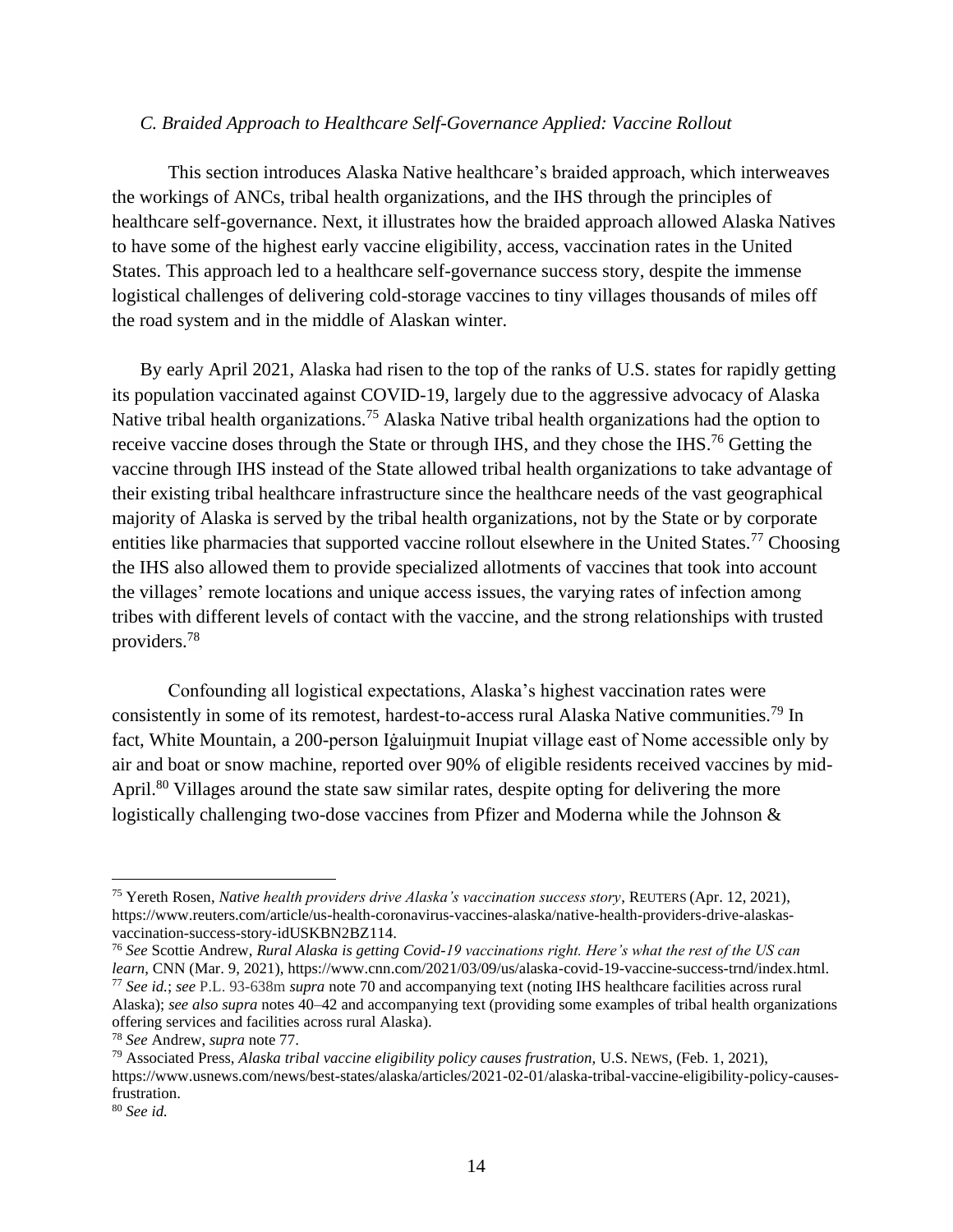Johnson one-dose vaccine was not yet available and then paused.<sup>81</sup> Further, ANTHC had so successfully negotiated early vaccine access that it was able to vaccinate employees of its affiliated ANCs and other tribal health organizations without regard to race, age, or vulnerability, with same-day access for elders *by the end of January 2021*. This frustrated many urbanites, given the broad access for tens of thousands of Alaska Natives before the State of Alaska had even finished its wave of rollout for frontline workers like teachers or people with underlying conditions.<sup>82</sup>

Though the policy caused frustration among urban and non-Native Alaskans, tribal health organizations emphasized that rapid vaccine rollout helped alleviate the disproportionately high risk of severe COVID-19 infection among Alaska Natives.<sup>83</sup> One report from the Kaiser Family Foundation showed that while Alaska Natives make up 15% of the population, they represented more than 25% of COVID-19 cases; in contrast, white Alaskans make up more than 68% of the population yet only 38% of cases.<sup>84</sup> Additionally, Alaska Native communities present living circumstances with higher risk factors. Many Alaska Natives live in multigenerational housing, threatening the health of elders, and 25% of rural Alaska does not have running water or sewage, making infection risk mitigation strategies like handwashing impracticable.<sup>85</sup>

Additionally, American Indians and Alaska Natives throughout the United States demonstrate low levels of vaccine hesitancy.<sup>86</sup> As Abigail Echo-Hawk (Pawnee Nation), chief research officer of the Seattle Indian Health Board and director of the Urban Indian Health Institute, noted, "[s]eventy-four percent of Native people surveyed were willing to get vaccinated because of their cultural responsibility to protect elders and next generation. These are the teachings the elders instilled in us — our responsibility is to our community."<sup>87</sup> Echo-Hawk attributes Natives' increased adherence to Covid-19 safety measures and low levels of vaccine

<sup>81</sup> *See* Rosen, *supra* note 76.

<sup>82</sup> *See* Associated Press, *supra* note 80.

<sup>83</sup> *See* Andrew, *supra* note 77.

<sup>84</sup> See *COVID-19 Cases by Race/Ethnicity*, KAISER FAMILY FOUNDATion, https://www.kff.org/other/stateindicator/covid-19-cases-by-race-ethnicity/?currentTimeframe=0&selectedDistributions=white-percent-of-cases- white-percent-of-total-population--american-indian-or-alaska-native-percent-of-cases--american-indian-or-alaskanative-percent-of-total-

population&sortModel=%7B%22colId%22:%22Location%22,%22sort%22:%22asc%22%7D (insert last visited date) (continuously updated; reported data current as of March 2021).

<sup>85</sup> *See id.* 

<sup>86</sup> *See* Harmeet Kaur, *Tribal health providers have figured out the key to COVID-19 vaccine success. Here's their secret*, CNN (Feb. 9, 2021), https://www.cbs58.com/news/tribal-health-providers-have-figured-out-the-key-tocovid-19-vaccine-success-heres-their-secret (noting an Urban Indian Health Institute survey of Alaska Natives and American Indians showing that 75% of participants were willing to get a vaccine; attributing this high percentage to successful culturally relevant public health messaging on cultural and community preservation that overcame many tribal members' mistrust in the federal government's public health history of unethical research and medical abuses committed against Native people).

<sup>87</sup> Abigail Echo-Hawk (Pawnee Nation), *COVID-19 is killing indigenous elders and indigenous knowledge*, THE HILL (Feb. 15, 2021), https://thehill.com/opinion/civil-rights/538848-covid-19-is-killing-indigenous-elders-andindigenous-knowledge,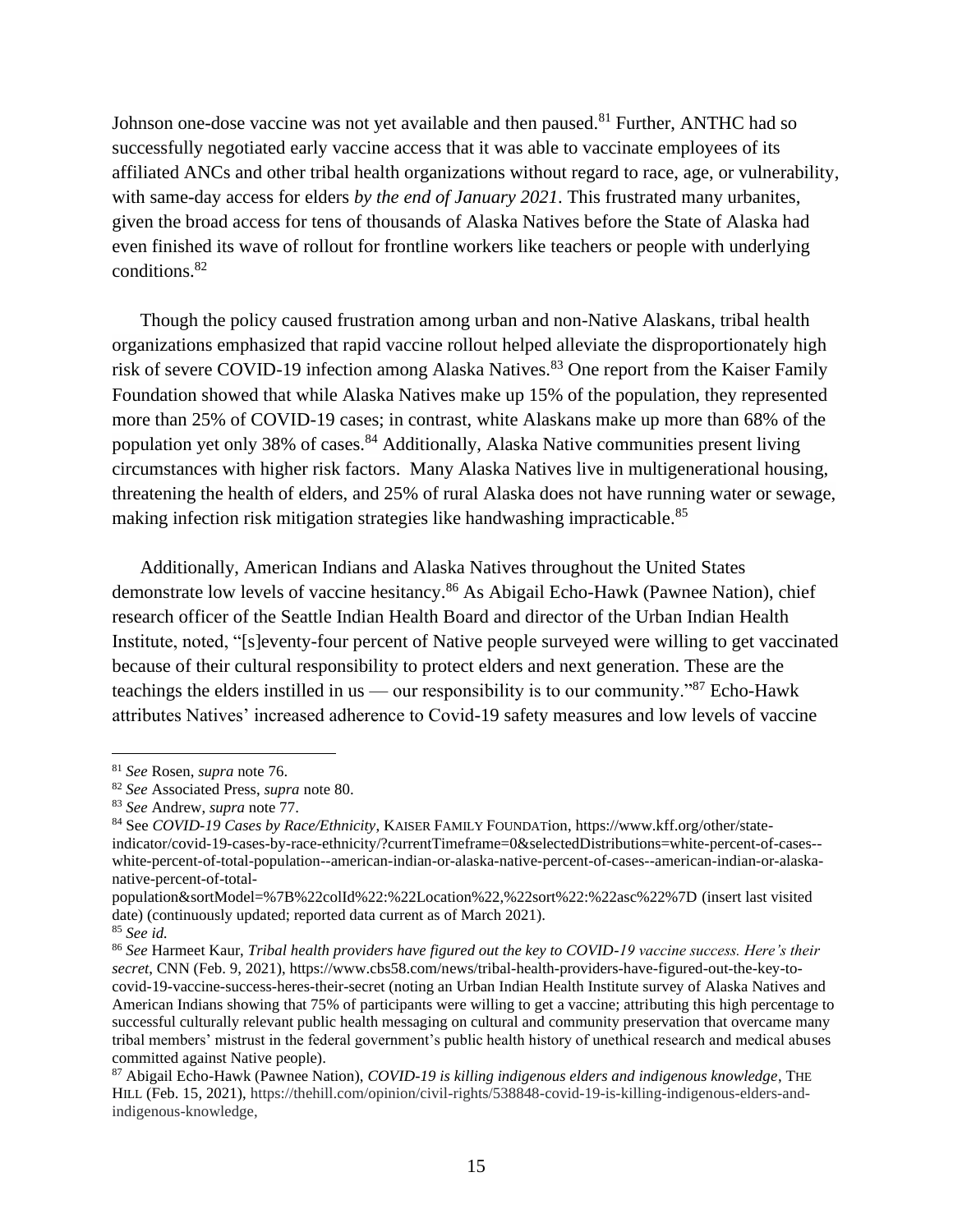hesitancy to this community-oriented cultural understanding of public health. Further, some ANCs took early steps to mandate vaccination, including Bering Strait Native Corporation, which said that its decision to mandate vaccines was informed by the traumatic experience of shareholders' ancestors during the 1918 flu pandemic.<sup>88</sup>

Rapid vaccine distribution allowed some tribal health organizations to offer vaccinations to all Alaska Natives aged 16 and over. <sup>89</sup> As this success gained national media attention, tribal health organization Southcentral Foundation President and CEO April Kyle noted that the smooth rollout was due to a community-owned and community-focused healthcare model.<sup>90</sup> Further, similar vaccine success stories emerged from other tribal health systems like the Cherokee Nation, Navajo Nation, and Seattle Indian Health Board that worked with the IHS to exercise autonomy and self-governance, using built-in community trust in their existing healthcare frameworks to encourage speedy vaccine distribution and protect their vulnerable communities and culture-bearers.<sup>91</sup> The Alaska Native community's early success with vaccine rollout is a success story of the braided healthcare approach that brings the ANCs, tribal health organizations, and IHS into a unique system of healthcare self-governance designed by and for Alaska natives.

#### III. HEALTHCARE SELF-GOVERNANCE APPLIED

This section returns to the consolidated cases before the Supreme Court. It applies the unique framework outlined in Part II to create a novel analysis for recognizing ANCs (and their affiliated tribal health organizations) as Indian tribes for the purposes of ISDEAA on the principles of healthcare self-governance. When the question rose to the Supreme Court, ANCs, the Alaska congressional delegation, and the State of Alaska filed amicus briefs urging the Supreme Court to interpret the CARES Act's tribal relief funding to include ANCs and their affiliated tribal health organizations. While the briefs delved into the textual arguments and statutory history supporting an inclusive interpretation of the term "Indian tribes," they also spent significant time outlining principles of healthcare self-governance that underlie Alaska's healthcare system. This section highlights the principles of healthcare self-governance in the issues raised.

<sup>88</sup> *See* Nathaniel Herz, *Alaska executives, employers wrestle with whether to mandate, incentivize or encourage COVID-19 shots*, ALASKA PUBLIC Media (Apr. 13, 2021), https://www.alaskapublic.org/2021/04/13/alaskaexecutives-employers-wrestle-with-whether-to-mandate-incentivize-or-encourage-covid-19-shots/.

<sup>89</sup> *See, e.g.*, Harmeet Kaur, *Tribal health providers have figured out the key to Covid-19 vaccine success. Here's their secret*, CNN (Feb. 9, 2021), https://www.cbs58.com/news/tribal-health-providers-have-figured-out-the-key-tocovid-19-vaccine-success-heres-their-secret.

<sup>&</sup>lt;sup>90</sup> See id. (describing Southcentral Foundation's vaccination strategy that allowed the tribal health organization to begin vaccinating Alaska Native people 16 and older since January 22, 2021, including an interview with interim president and CEO April Kyle).

<sup>91</sup> *See id.*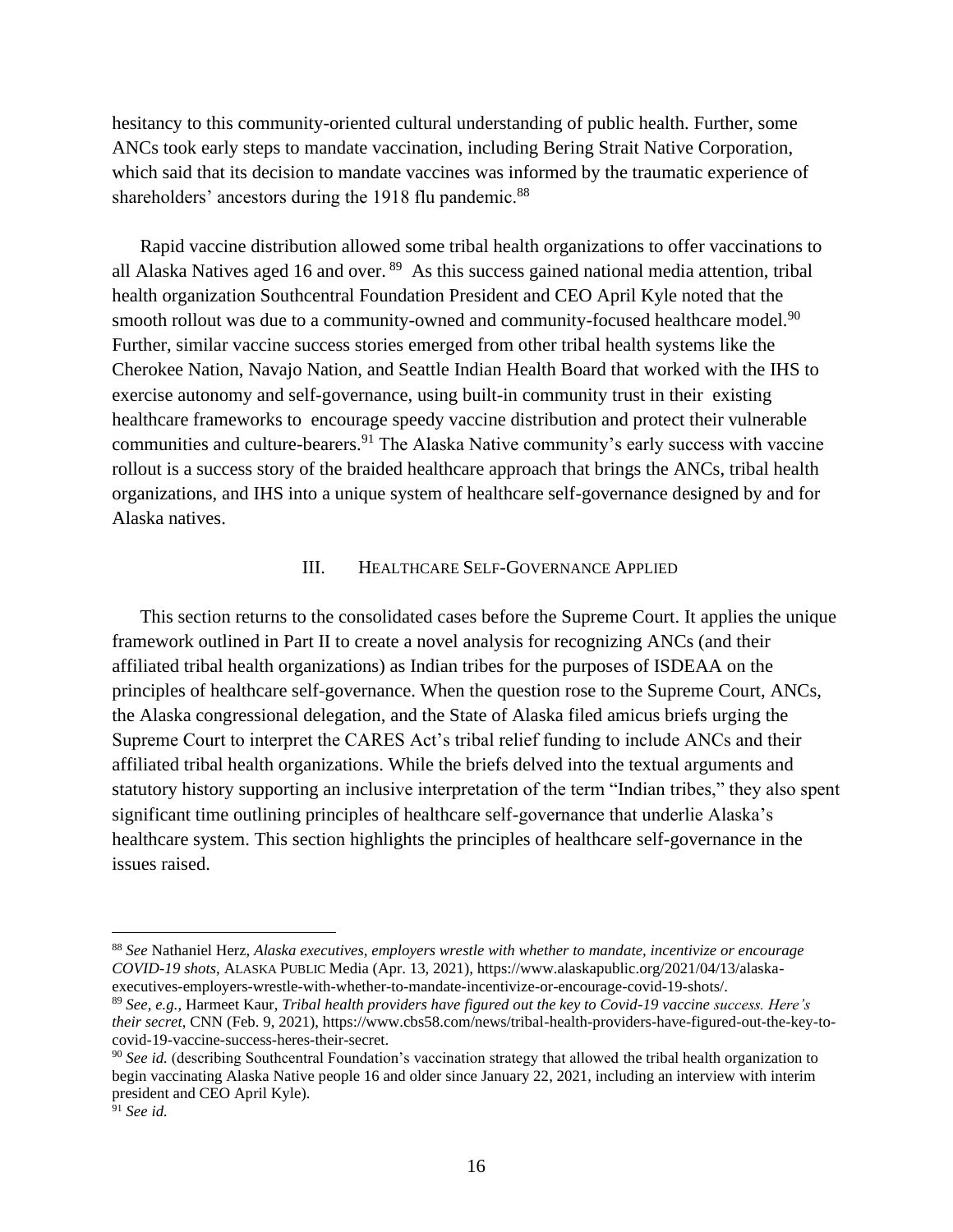On April 19, 2021, the day of oral arguments before the Supreme Court, the ANCSA Regional Association and Alaska Native Village issued a short statement that demonstrates how this issue is firmly rooted in healthcare self-governance, not merely the text alone:

Our position is simple and clear. Language in the CARES Act should be executed to include Alaska Native corporations (ANCs), which serve Alaska Native people, including tens of thousands who are not members of a federally recognized tribe. *Doing so would be consistent with the actions of many federal programs from federal agencies in previous administrations – from both political parties – and as Congress intended* when Alaska's unique service model of distinct Alaska Native organizations was established through the Alaska Native Claims Settlement Act.

For decades now, *Alaska Native people have relied on ANCs* to provide access to education, health, housing, and economic support. This misguided case *puts these critical services at risk*. If ANCs are no longer eligible to provide these services, *there is no other organization or entity that can fill this need*. 92

In a joint amicus brief, the three members of Alaska's Congressional Delegation (Senators Lisa Murkowski and Dan Sullivan and Congressman Don Young) urged a reading of the CARES Act that includes ANCs.<sup>93</sup> They began with compellingly clear, personal indications of congressional intent in both the CARES Act language and in the original ISDEAA definition of "Indian tribes" itself.<sup>94</sup> First, they noted that Alaska Congressman Don Young, the longestserving member of Congress and a member of the House Subcommittee for Indigenous Peoples of the United States, actually participated in the passage of ISDEAA and its amendments, including the amendment that included ANCs.<sup>95</sup> Further, the Congressional Delegation indicated that it considered the ISDEAA definition the "gold standard" for legislation over the past several decades because the definition includes *all* indigenous people of Alaska, whether enrolled in a sovereign Indian tribe, an ANC, neither, or both, urging that inclusion was their intent in using the ISDEAA definition in the CARES Act.<sup>96</sup> The Delegation also included significant discussion of healthcare self-governance, including the far-reaching ramifications of denying ANCs the

<sup>92</sup> *See ARA and ANVCA Fight for Alaska Native People at the Nation's Highest Court*, ANCSA REGIONAL ASSOCATION (Apr. 19, 2021), https://ancsaregional.com/ara-and-anvca-fight-for-alaska-native-people-at-thenations-highest-court/ (emphasis added).

<sup>93</sup> *See* Brief of Amici Members of Congress and Brief of Amici Curiae U.S. Senators Lisa Murkowski and Dan Sullivan, and U.S. Congressman Don Young, Mnuchin v. Confederated Tribes of the Chehalis Reservation, *cert. sub nom.* Alaska Native Vill. Corp. Ass'n, Inc. v. Confederated Tribes of Chehalis Rsrv., 141 S. Ct. 976 (2021), https://www.supremecourt.gov/DocketPDF/20/20-

<sup>544/161146/20201118162030395</sup>\_AMICI%20BRIEF%20FINAL%20-%20PDF-A.pdf.

<sup>94</sup> *See id.* at 1–2.

<sup>95</sup> *See id.* at 1–2, 15.

<sup>96</sup> *Id.* at 2–3.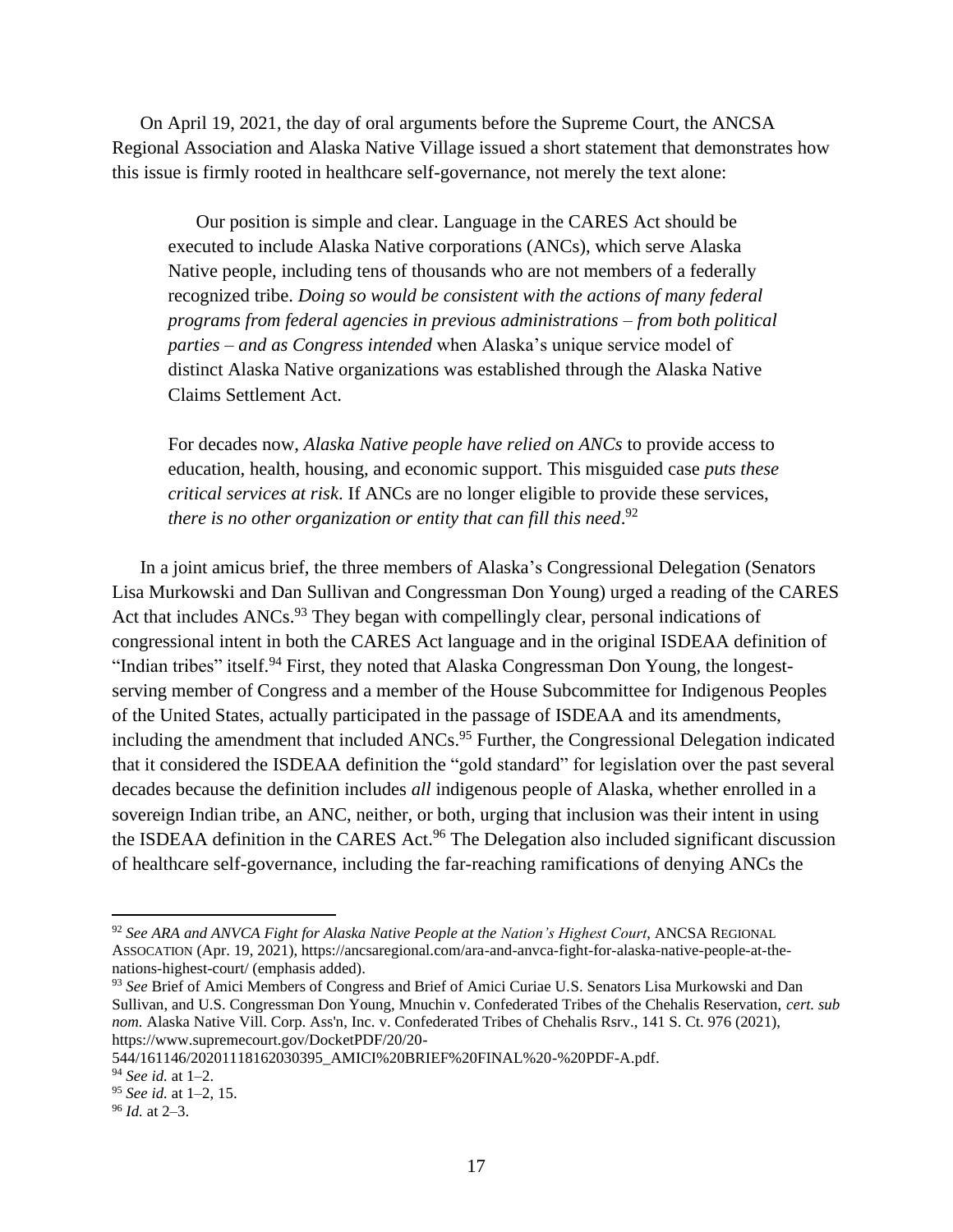tribal relief funding for the entire Alaska Native healthcare system.<sup>97</sup> Recalling that a chilling 90% of deaths in Alaska in the 1918 flu pandemic occurred in villages, the Delegation noted that "[w]hile a global pandemic spreads to the remote villages of Alaska, the system that delivers health care has been called into question and critical funding withheld."<sup>98</sup>

The Alaska Federation of Natives's brief also brought forth arguments on healthcare selfgovernance to paint a clearer picture of Alaska's interrelated system of Alaska Native healthcare delivery that depends on both ANCs and tribal health consortia.<sup>99</sup> The brief noted that just as the sovereign Indian tribes of the Lower 48 states typically carry out the self-governance functions described in the IDSEAA, so too do Alaska Native tribes carry out the same self-governance functions through the ANCs and tribal health consortia like ANTHC.<sup>100</sup> The Alaska Federation of Natives also underscored the factual reality that ANCs, not the State, provide Alaska Natives around the state with infrastructure and capability to "obtain resources and supply chains, . . . facilitate the distribution of a vaccine, and leverage public-private partnerships to stretch resources to help Alaska Natives combat the coronavirus health pandemic."<sup>101</sup> Critically, the Alaska Federation of Natives emphasized the importance of including ANCs in the CARES Act tribal relief funding *because* of their relationship with the tribal health consortia, which form much of the budgets and employee counts in Alaska's tribal health "ecosystem" and provide the vast majority of Alaska Native health services.<sup>102</sup> Alaska Federation of Natives thus foregrounded the interconnectedness of the tribal health consortia and the ANCs: without funding ANCs, the CARES Act would provide no budget allocation for tribal health consortia that handle such a critical role in providing Alaska Native health services throughout the state.<sup>103</sup>

Finally, the State of Alaska provided a powerful rebuttal to the D.C. Circuit's "confident" assertion that the State could step in and "fill the void" for Alaska Natives left behind by its refusal to fund the ANCs.<sup>104</sup> The State's perspective acknowledged the textual debate, but its

<sup>97</sup> *See id.* 

<sup>98</sup> *See id.* at 6–7.

<sup>99</sup> *See* Amicus Curiae Brief of Alaska Federation of Natives in Support of Petitioners at 4–5, Mnuchin v. Confederated Tribes of the Chehalis Reservation, *cert. sub nom.* Alaska Native Vill. Corp. Ass'n, Inc. v. Confederated Tribes of Chehalis Rsrv., 141 S. Ct. 976 (2021), https://www.supremecourt.gov/DocketPDF/20/20- 544/161514/20201123115122001\_00180495.PDF.

<sup>100</sup> *See id.*

<sup>101</sup> *See id.* at 4.

<sup>102</sup> *See id.* at 7.

<sup>103</sup> *See id.* 

<sup>104</sup> *See generally* Brief of Amicus Curiae State of Alaska in Support of Petitions for Writ of Certiorari, at 20–25, Mnuchin v. Confederated Tribes of the Chehalis Reservation, *cert. sub nom.* Alaska Native Vill. Corp. Ass'n, Inc. v. Confederated Tribes of Chehalis Rsrv., 141 S. Ct. 976 (2021), https://www.supremecourt.gov/DocketPDF/20/20- 543/159685/20201104175627623\_Amicus%20Brief.pdf. *See also* Confederated Tribes of the Chehalis Rsrv. v. Mnuchin, 976 F.3d 15, 29 (D.C. Cir. 2020), cert. granted sub nom. Alaska Native Vill. Corp. Ass'n, Inc. v. Confederated Tribes of Chehalis Rsrv., 141 S. Ct. 976, 208 L. Ed. 2d 510 (2021), and cert. granted sub nom. Mnuchin v. Confederated Tribes of Chehalis Rsrv., 141 S. Ct. 976, 208 L. Ed. 2d 510 (2021) ("We are confident that, if there are Alaska Natives uncared for because they are not enrolled in any recognized [tribal] village, either the State of Alaska or the Department of Health and Human Services will be able to fill the void.").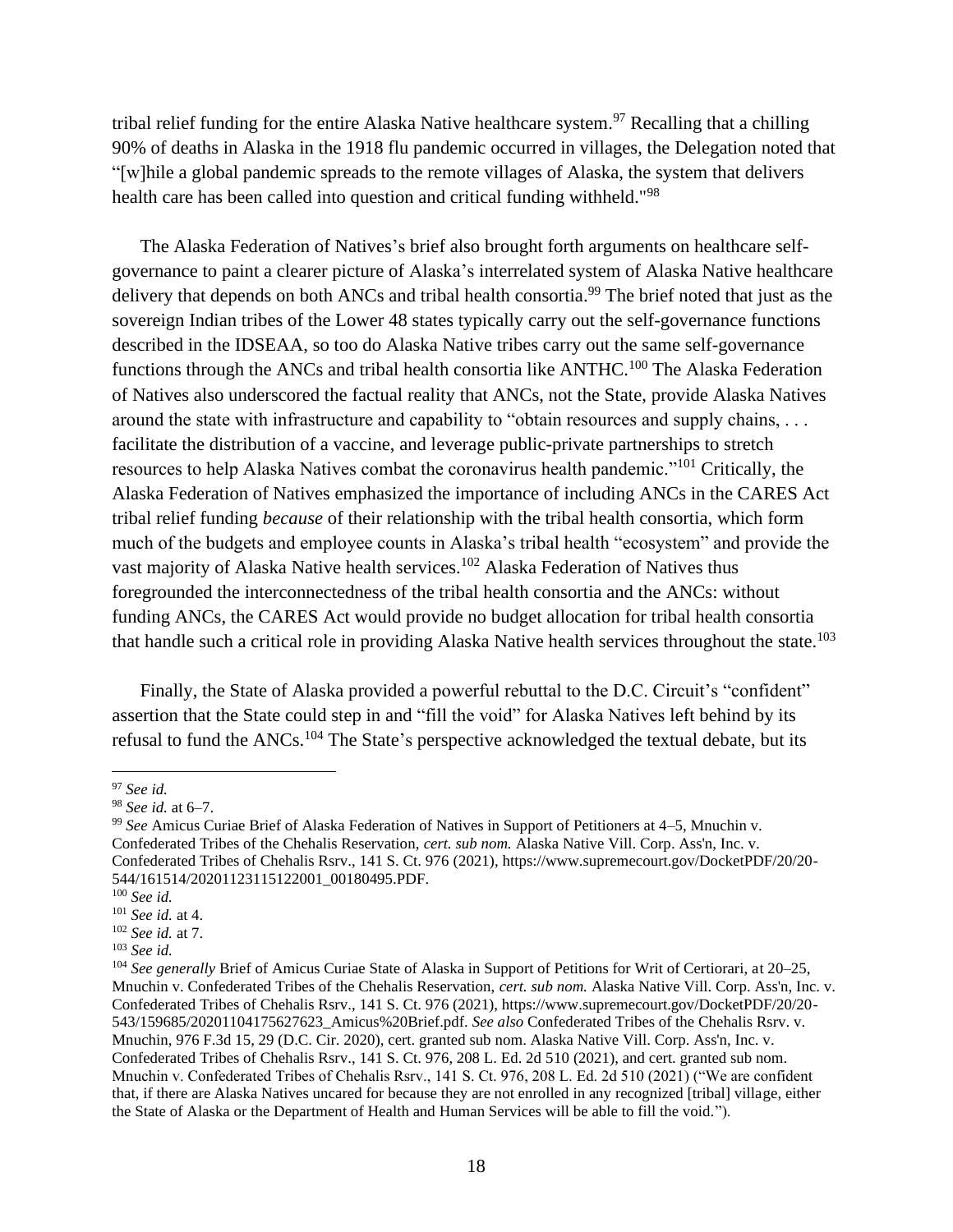strongest arguments are grounded in the policy of Alaska Native healthcare self-governance.<sup>105</sup> First, the State described the "patchwork of entities provides  $\alpha$  health and social services to Alaskans" and the "unique, significant trust responsibilities to Alaska Natives–responsibilities that ANCs have assisted the government in meeting for years."<sup>106</sup> Then, the State dived into the on-the-ground realities of healthcare for Alaska Natives, pointing towards Alaska's unique geography and the fact that many Alaska Natives live in remote and isolated villages inaccessible except by air or snow machine. Many rural Alaska Natives who live on their original ancestral lands are served only by the ANCs' tribal health infrastructure, built to meet the challenging access issues presented by the vast state's unique geographies. Meanwhile, other Alaska Natives live in urban centers like Anchorage and Fairbanks, which highlights another blind spot in the D.C. Circuit's understanding of Alaska Native communities and the unique access issues they may face in relation to their tribal lands: urban dwellers may live thousands of roadless miles from the tribes who would purportedly deliver their vaccines and healthcare under the D.C. Circuit's plan.<sup>107</sup> The State drew heavily on the practical realities of delivering healthcare to Alaska Natives across the entire state, detailing ANCs' critical role in administering services and programs for Alaska Natives.<sup>108</sup> The State further argued that it had already fully allocated *all* of its own federal CARES Act funds to other needs areas, including municipal assistance, small business relief, homeless assistance, nonprofit relief, and general health response to the pandemic.<sup>109</sup> It emphasized that it simply could not pick up the slack created by the D.C. Circuit's ruling, and that "[c]utting off funding to the ANCs, which provide services to tens of thousands of Alaska Natives, will create a chasm that the State simply will be unable to fill especially given the immediacy of the needs presented by the ongoing pandemic."<sup>110</sup>

On April 19, 2021, the Supreme Court heard nearly two hours of oral arguments on the consolidated cases.<sup>111</sup> While textual arguments predominated, the pressing needs of Alaska Natives during the pandemic and the principles of healthcare self-governance inevitably surfaced in questioning.<sup>112</sup> Justice Stephen Breyer asked whether ANCs make COVID-related expenditures, expressly raising whether ANCs are responsible for healthcare and the pandemic response intended in the CARES Act.<sup>113</sup> Indeed, Justices Breyer, Sotomayor, and Kavanaugh incorporated questioning that directed both sides' advocates to speak on the destabilization of

<sup>105</sup> *See id.* 

<sup>106</sup> *Id.* at 21.

<sup>107</sup> *See id.* at 21.

<sup>108</sup> *Id*. at 22.

<sup>109</sup> *Id.* at 24.

<sup>110</sup> *See id.* 

<sup>111</sup> Oral Argument, *Yellen v. Confederated Tribes of the Chehalis Reservation (2021)*, OYEZ, (Apr. 19, 2021), https://www.oyez.org/cases/2020/20-543.

<sup>112</sup> *See id.*

<sup>113</sup> *Id.* at 7:11.